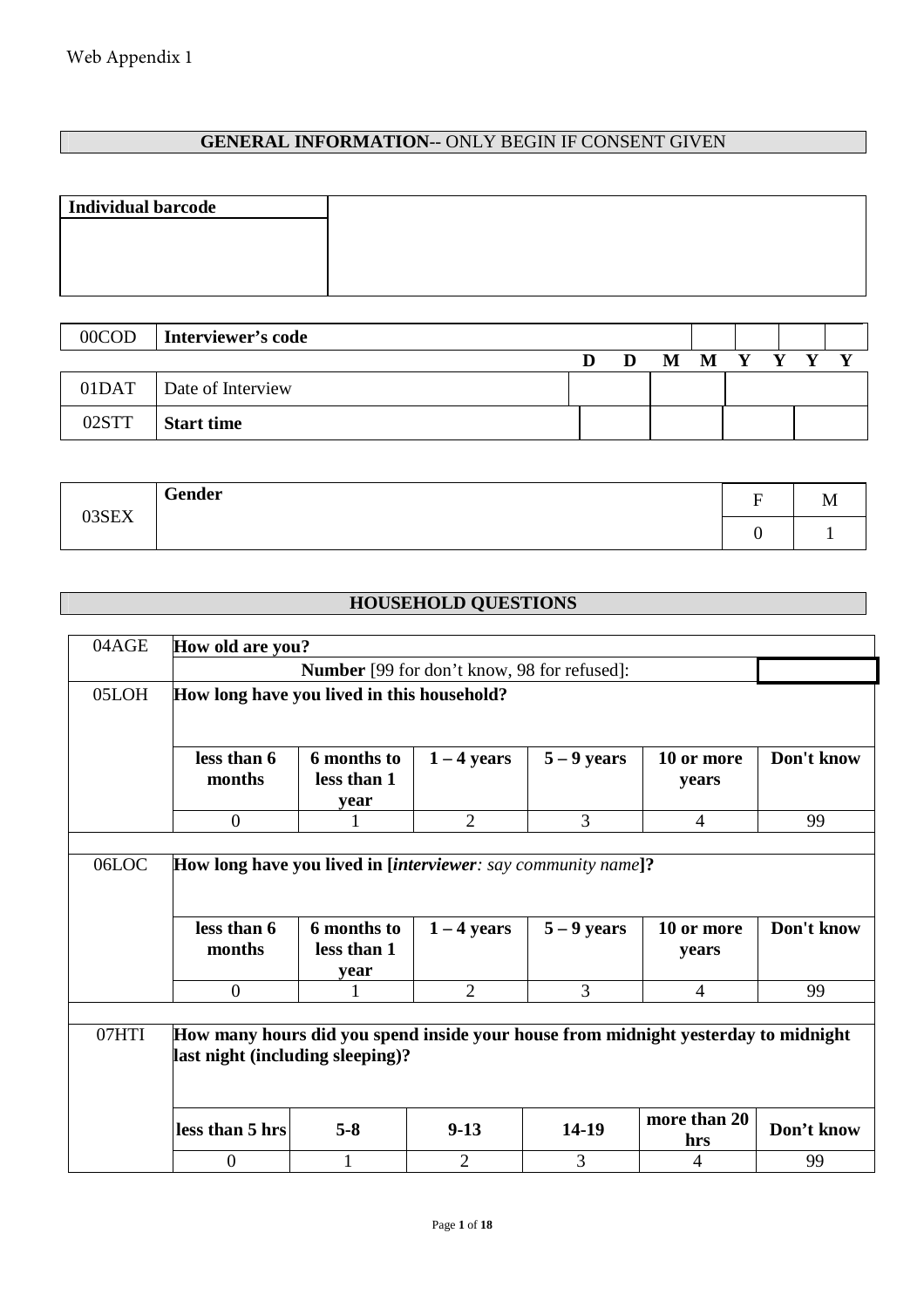| 08HRE | I want to ask about the people who live in your household. By household I mean those         |
|-------|----------------------------------------------------------------------------------------------|
|       | you normally eat with, and who slept in your household since <i>interviewer: say current</i> |
|       | <i>time</i> vesterday. Please do not include yourself.                                       |
|       |                                                                                              |
|       |                                                                                              |

| Household<br>member | Age<br>(years) | <b>Sex</b><br>(M/F) | Relationship<br>to you |                | <b>Key</b>       |
|---------------------|----------------|---------------------|------------------------|----------------|------------------|
| HRE1                |                |                     |                        | Code           | Relationship     |
| HRE <sub>2</sub>    |                |                     |                        |                | Husband/wife     |
| HRE3                |                |                     |                        | $\overline{2}$ | Parent           |
| HRE4                |                |                     |                        | 3              | Child            |
| HRE5                |                |                     |                        | $\overline{4}$ | Grandparent      |
| HRE6                |                |                     |                        | 5              | Grandchild       |
| HRE7                |                |                     |                        | 6              | Brother/sister   |
| HRE8                |                |                     |                        | 7              | Other(related)   |
| HRE9                |                |                     |                        | 8              | Other(unrelated) |
| <b>HRE10</b>        |                |                     |                        | 99             | Don't know       |
| HRE11               |                |                     |                        | 98             | Refused          |
| <b>HRE12</b>        |                |                     |                        |                |                  |
| <b>HRE13</b>        |                |                     |                        |                |                  |
| <b>HRE14</b>        |                |                     |                        |                |                  |
| <b>HRE15</b>        |                |                     |                        |                |                  |
| <b>HRE16</b>        |                |                     |                        |                |                  |
| HRE17               |                |                     |                        |                |                  |
| <b>HRE18</b>        |                |                     |                        |                |                  |

| 09NKI | <b>Interviewer:</b> Write down how many children 5-12 years old live in this |  |
|-------|------------------------------------------------------------------------------|--|
|       | household i                                                                  |  |

| 10NSR | How many rooms does your household sleep in?                                   |
|-------|--------------------------------------------------------------------------------|
|       |                                                                                |
|       | Number [99 for don't know, 98 refused]                                         |
|       |                                                                                |
| 11NWI | How many windows that open (or that are always open) does your household have? |
|       | Number [99 if don't know, 98 refused]:                                         |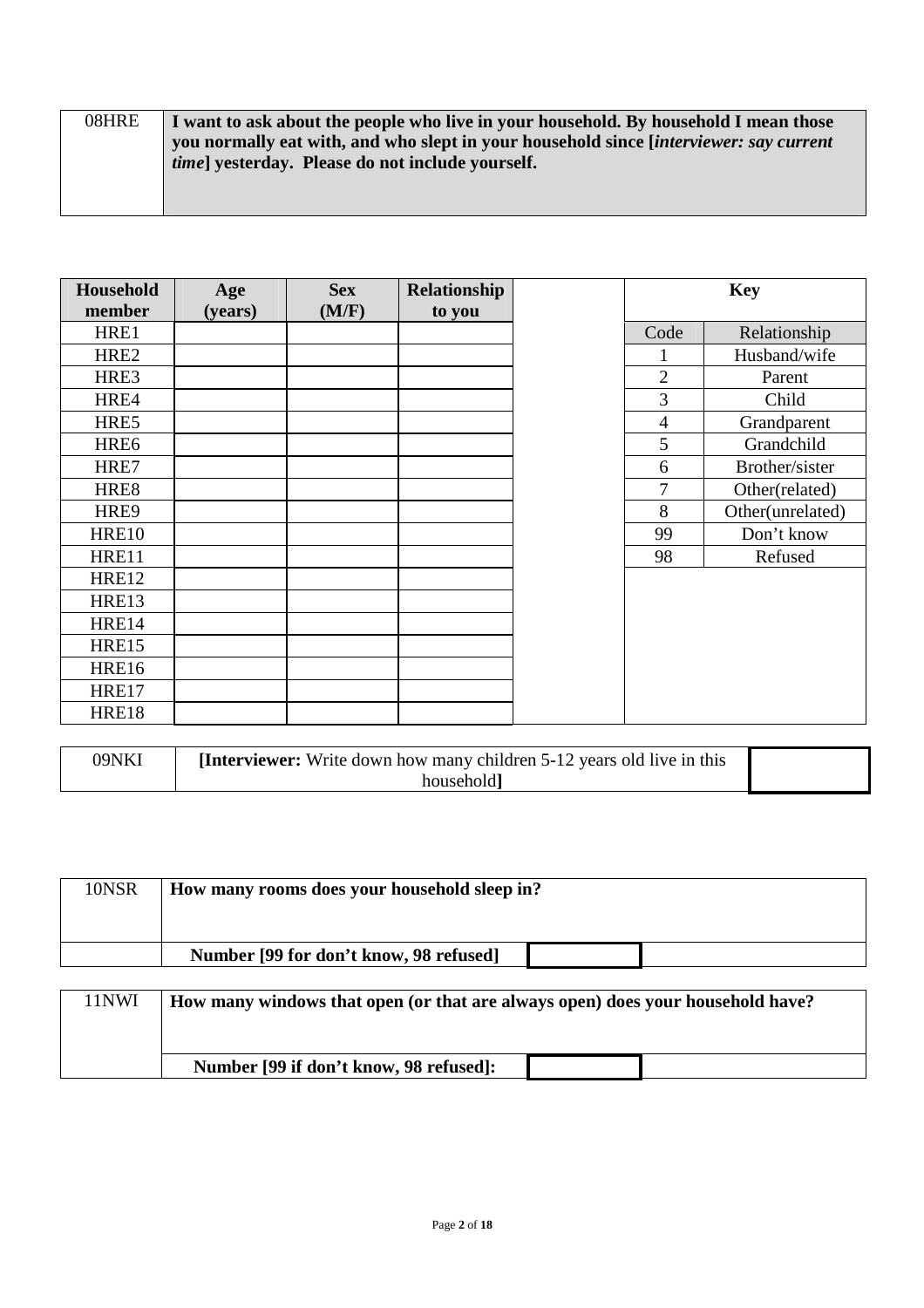## **CHILDREN aged 5-12 years**

[SKIP TO ACTIVITIES SECTION,19TVO, IF NO CHILDREN 5-12 YEARS LIVING IN HOUSEHOLD] I would like to ask you about the children living here. By child, I mean someone aged between 5 and 12 years. You said you had [*interviewer: say number of children aged 5-12 from* NKI ] children aged 5-12 years in your household.

| 12ACS | How many of these <i>[interviewer: say number]</i> children aged 5-12 sleep in the same room<br>with an adult? |  |  |  |  |  |  |
|-------|----------------------------------------------------------------------------------------------------------------|--|--|--|--|--|--|
|       | Number [99 for don't know, 98 refused]:                                                                        |  |  |  |  |  |  |
|       |                                                                                                                |  |  |  |  |  |  |
| 13NKS | How many of the children aged 5-12 years old regularly sleep in another household?                             |  |  |  |  |  |  |
|       |                                                                                                                |  |  |  |  |  |  |
|       |                                                                                                                |  |  |  |  |  |  |
|       | Number [99 for don't know, 98 refused]                                                                         |  |  |  |  |  |  |

| 14SAS | How many of these <i>[interviewer: say number]</i> children aged 5-12 in this household go to<br>school?                                                                                                          |  |  |  |  |  |  |
|-------|-------------------------------------------------------------------------------------------------------------------------------------------------------------------------------------------------------------------|--|--|--|--|--|--|
|       | Number [99 for don't know, 98 refused]:                                                                                                                                                                           |  |  |  |  |  |  |
|       |                                                                                                                                                                                                                   |  |  |  |  |  |  |
| 15HOT | In the last school holiday how many of the <i>[interviewer: say number</i> ] children in your<br>household aged 5-12 (including children not at school) went away and stayed elsewhere<br>for one or more nights? |  |  |  |  |  |  |
|       | [If zero, skip to 17HGC]<br>Number [99 for don't know, 98 refused]:                                                                                                                                               |  |  |  |  |  |  |
|       |                                                                                                                                                                                                                   |  |  |  |  |  |  |
| 16HOC | How many of the <i>[interviewer: say number</i> ] children aged 5-12 stayed outside your<br>community?                                                                                                            |  |  |  |  |  |  |
|       | Number [99 for don't know, 98 refused]:                                                                                                                                                                           |  |  |  |  |  |  |

| 17HGC | From midnight yesterday to midnight last night, have children aged 5-12 from a<br>different household come and spent time inside your household? |                 |            |  |  |  |  |
|-------|--------------------------------------------------------------------------------------------------------------------------------------------------|-----------------|------------|--|--|--|--|
|       |                                                                                                                                                  | N <sub>0</sub>  | <b>Yes</b> |  |  |  |  |
|       |                                                                                                                                                  |                 |            |  |  |  |  |
|       |                                                                                                                                                  | [If no, skip to |            |  |  |  |  |
|       | 19TVO1                                                                                                                                           |                 |            |  |  |  |  |

| 18HGH | What was the longest time one of these children stayed inside your household? |           |             |             |                                |            |  |  |
|-------|-------------------------------------------------------------------------------|-----------|-------------|-------------|--------------------------------|------------|--|--|
|       | less than 5<br>hrs                                                            | $5-9$ hrs | $10-14$ hrs | $15-19$ hrs | more than<br>20 <sub>hrs</sub> | Don't know |  |  |
|       |                                                                               |           |             |             |                                | 99         |  |  |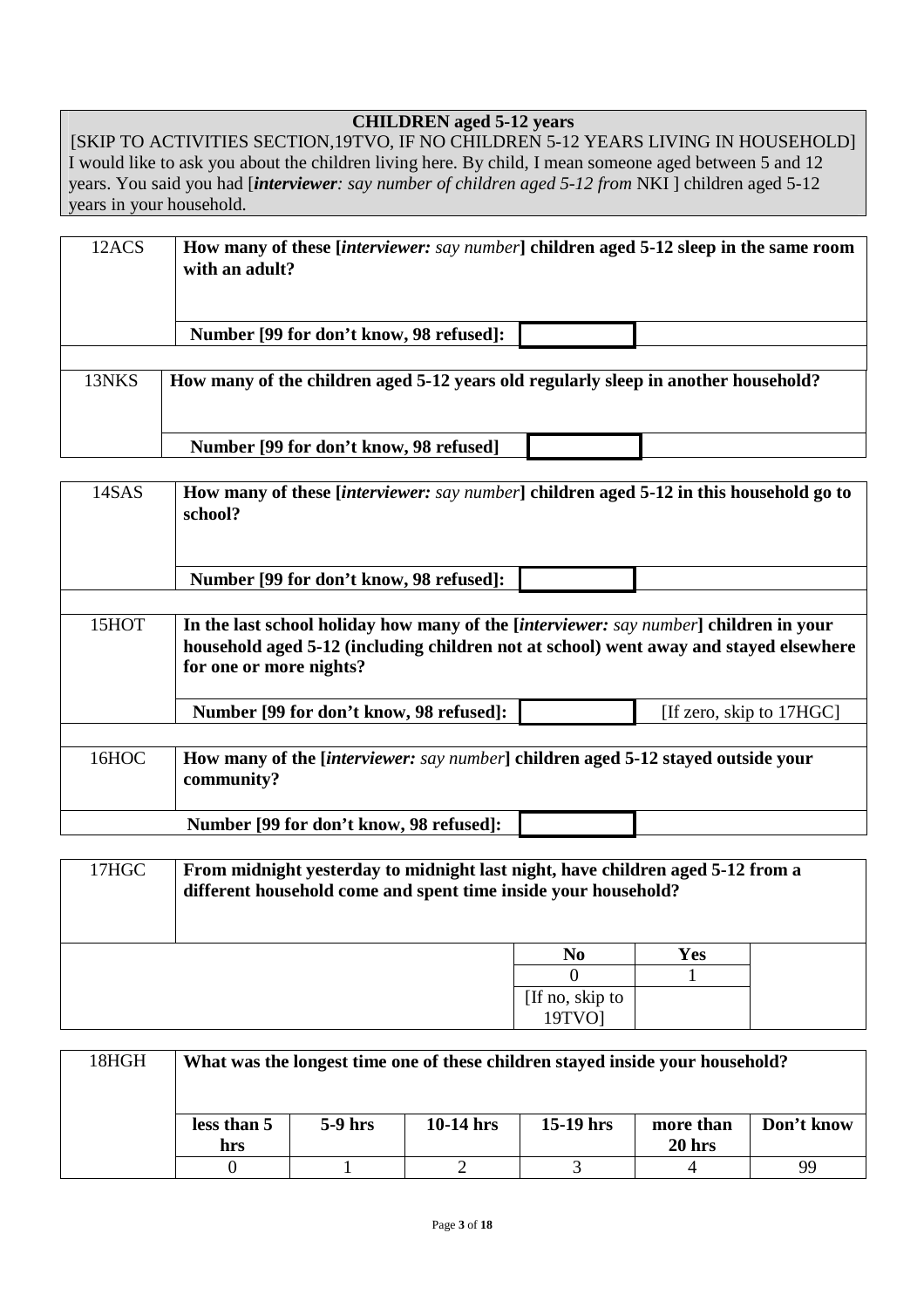| 19TVO            |                              |                                         |                                                          | Do you ever watch TV/video in places other than your household?                    |                |                                |
|------------------|------------------------------|-----------------------------------------|----------------------------------------------------------|------------------------------------------------------------------------------------|----------------|--------------------------------|
|                  |                              |                                         |                                                          | N <sub>0</sub>                                                                     | Yes            |                                |
|                  |                              |                                         |                                                          | $\theta$                                                                           | 1              |                                |
|                  |                              |                                         |                                                          | [If no, skip]                                                                      |                |                                |
|                  |                              |                                         |                                                          | to 24MUS]                                                                          |                |                                |
| 20TVF            | household?                   |                                         |                                                          | In the last week, how many times did you watch TV/video in places other than your  |                |                                |
|                  |                              | Number (99 for don't know, 98 refused): |                                                          |                                                                                    |                | [no skip]                      |
|                  |                              |                                         |                                                          |                                                                                    |                |                                |
| 21TVL            |                              |                                         | The last time you did this, how long did you stay there? |                                                                                    |                |                                |
|                  | less than<br>1 <sub>hr</sub> | $1-2$ hrs                               | $3-4$ hrs                                                | 5-6 hrs                                                                            | 7-9 hrs        | More than<br>10 <sub>hrs</sub> |
|                  | $\theta$                     | $\mathbf{1}$                            | $\overline{2}$                                           | $\overline{3}$                                                                     | $\overline{4}$ | 5                              |
|                  |                              |                                         |                                                          |                                                                                    |                |                                |
| 22TVA            | were there?                  |                                         |                                                          | The last time you did this, how many other adults and youths (those older than 12) |                |                                |
| $\bf{0}$         | $1 - 5$                      | $6 - 10$                                | $11 - 15$                                                | $16 - 20$                                                                          | $21 - 50$      | More than<br>50                |
| $\boldsymbol{0}$ | $\mathbf{1}$                 | $\overline{2}$                          | 3                                                        | $\overline{4}$                                                                     | 5              | 6                              |

| 23TVK |       |          |       | The last time you did this, how many children aged 5-12 were there? |           |                 |
|-------|-------|----------|-------|---------------------------------------------------------------------|-----------|-----------------|
|       | $1-5$ | $6 - 10$ | 11-15 | $16 - 20$                                                           | $21 - 50$ | More than<br>50 |
|       |       |          |       |                                                                     |           |                 |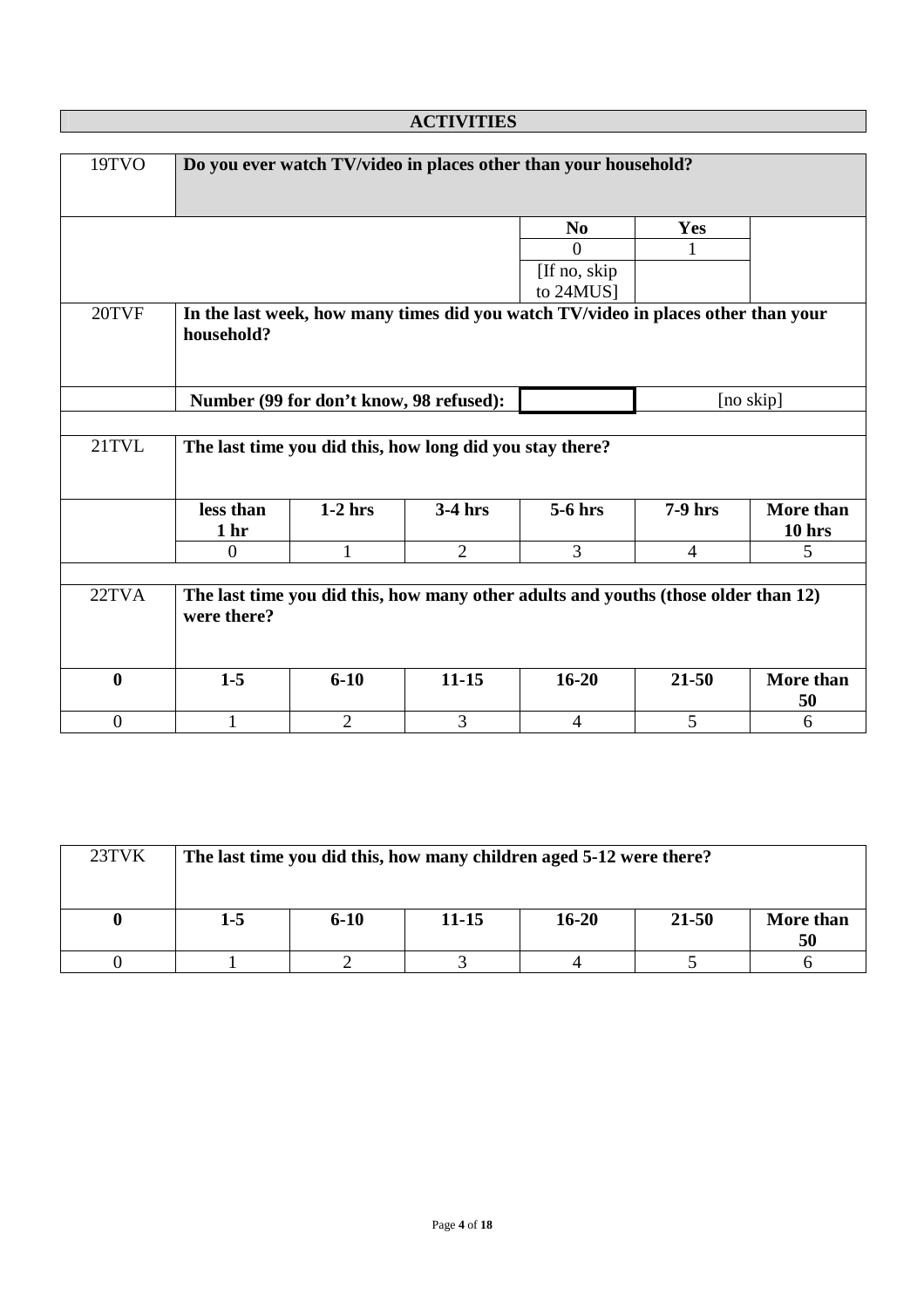| 24MUS | Are you a Muslim? |           |            |  |
|-------|-------------------|-----------|------------|--|
|       |                   | $\bf N_0$ | <b>Yes</b> |  |
|       |                   |           |            |  |

| 25CHU | <b>Do you go to church?</b> [interviewer: If Muslim, replace 'church' with 'mosque' for this set<br><i>of questions</i> ] |                |            |           |
|-------|---------------------------------------------------------------------------------------------------------------------------|----------------|------------|-----------|
|       |                                                                                                                           | N <sub>0</sub> | <b>Yes</b> |           |
|       |                                                                                                                           |                |            |           |
|       |                                                                                                                           | [If no, skip]  |            |           |
|       |                                                                                                                           | to 30BAR]      |            |           |
| 26CHF | In the last week, how many times did you go to church [a mosque]?                                                         |                |            |           |
|       |                                                                                                                           |                |            |           |
|       |                                                                                                                           |                |            |           |
|       | Number [99 for don't know, 98 refused]:                                                                                   |                |            | [no skip] |

| 27CHL        | The last time you went to church [a mosque], how long did you stay there? |           |                                                                                      |                |           |                                |
|--------------|---------------------------------------------------------------------------|-----------|--------------------------------------------------------------------------------------|----------------|-----------|--------------------------------|
|              | less than<br>1 <sub>hr</sub>                                              | $1-2$ hrs | $3-4$ hrs                                                                            | $5-6$ hrs      | $7-9$ hrs | More than<br>10 <sub>hrs</sub> |
|              | 0                                                                         |           | $\overline{2}$                                                                       | 3              | 4         | 5                              |
|              |                                                                           |           |                                                                                      |                |           |                                |
| 28CHA        | than 12) were there?                                                      |           | The last time you went to church [a mosque], how many adults and youths (those older |                |           |                                |
| $\mathbf{0}$ | $1-5$                                                                     | $6 - 10$  | $11 - 15$                                                                            | $16 - 20$      | 21-50     | More than<br>50                |
| 0            |                                                                           | 2         | 3                                                                                    | $\overline{4}$ | 5         | 6                              |

| 29CHK |     | The last time you went to church [a mosque], how many children aged 5-12 were there? |       |           |       |                 |
|-------|-----|--------------------------------------------------------------------------------------|-------|-----------|-------|-----------------|
|       | 1-5 | $6 - 10$                                                                             | 11-15 | $16 - 20$ | 21-50 | More than<br>50 |
|       |     |                                                                                      |       |           |       |                 |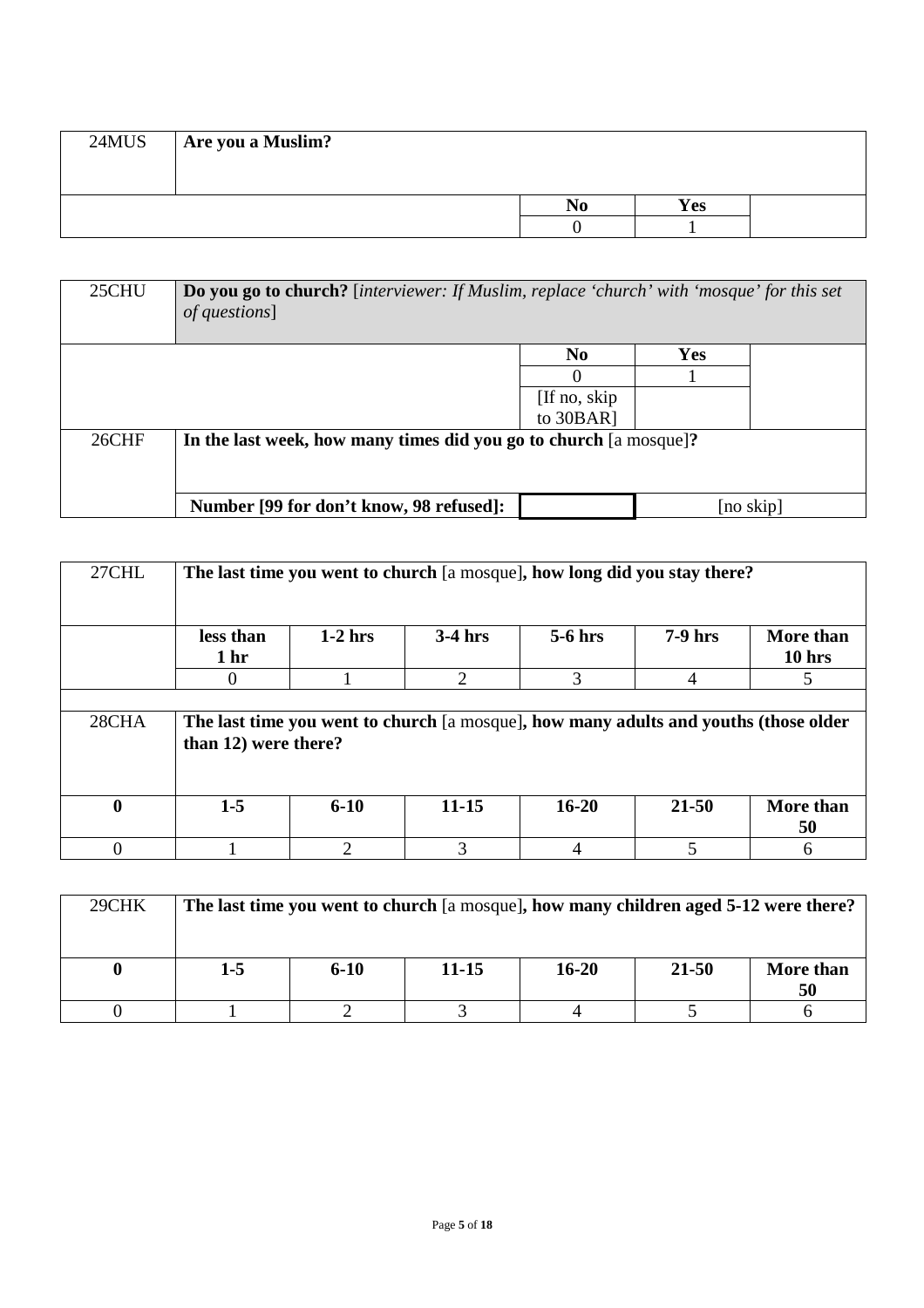| 30BAR | Do you ever go to bars, discos or shebeens?                             |                |            |                |
|-------|-------------------------------------------------------------------------|----------------|------------|----------------|
|       |                                                                         | N <sub>0</sub> | <b>Yes</b> |                |
|       |                                                                         |                |            |                |
|       |                                                                         | [If no, skip]  |            |                |
|       |                                                                         | to 35HAI]      |            |                |
| 31BAF | In the last week, how many times did you go to a bar, disco or shebeen? |                |            |                |
|       | Number [99 for don't know, 98 refused]:                                 |                |            | $[no \, skip]$ |
|       |                                                                         |                |            |                |

| 32BAL |                   | The last time you were in a bar, disco or shebeen, how long did you stay there? |           |           |                |                       |
|-------|-------------------|---------------------------------------------------------------------------------|-----------|-----------|----------------|-----------------------|
|       | less than<br>1 hr | $1-2$ hrs                                                                       | $3-4$ hrs | $5-6$ hrs | <b>7-9 hrs</b> | More than<br>$10$ hrs |
|       |                   |                                                                                 |           |           |                |                       |

| 33BAA        | older than 12) were there? |                             | The last time you were in a bar, disco or shebeen, how many adults and youths (those |           |       |                 |
|--------------|----------------------------|-----------------------------|--------------------------------------------------------------------------------------|-----------|-------|-----------------|
| 0            | $1-5$                      | $6 - 10$                    | $11 - 15$                                                                            | $16 - 20$ | 21-50 | More than<br>50 |
| 0            |                            | $\mathcal{D}_{\mathcal{L}}$ | 3                                                                                    | 4         | 5     | 6               |
|              |                            |                             |                                                                                      |           |       |                 |
| 34BAK        | there?                     |                             | The last time you were in a bar, disco or shebeen, how many children aged 5-12 were  |           |       |                 |
| $\mathbf{0}$ | $1-5$                      | $6 - 10$                    | $11 - 15$                                                                            | $16 - 20$ | 21-50 | More than<br>50 |
|              |                            | $\mathcal{D}_{\mathcal{A}}$ | 3                                                                                    | 4         | 5     |                 |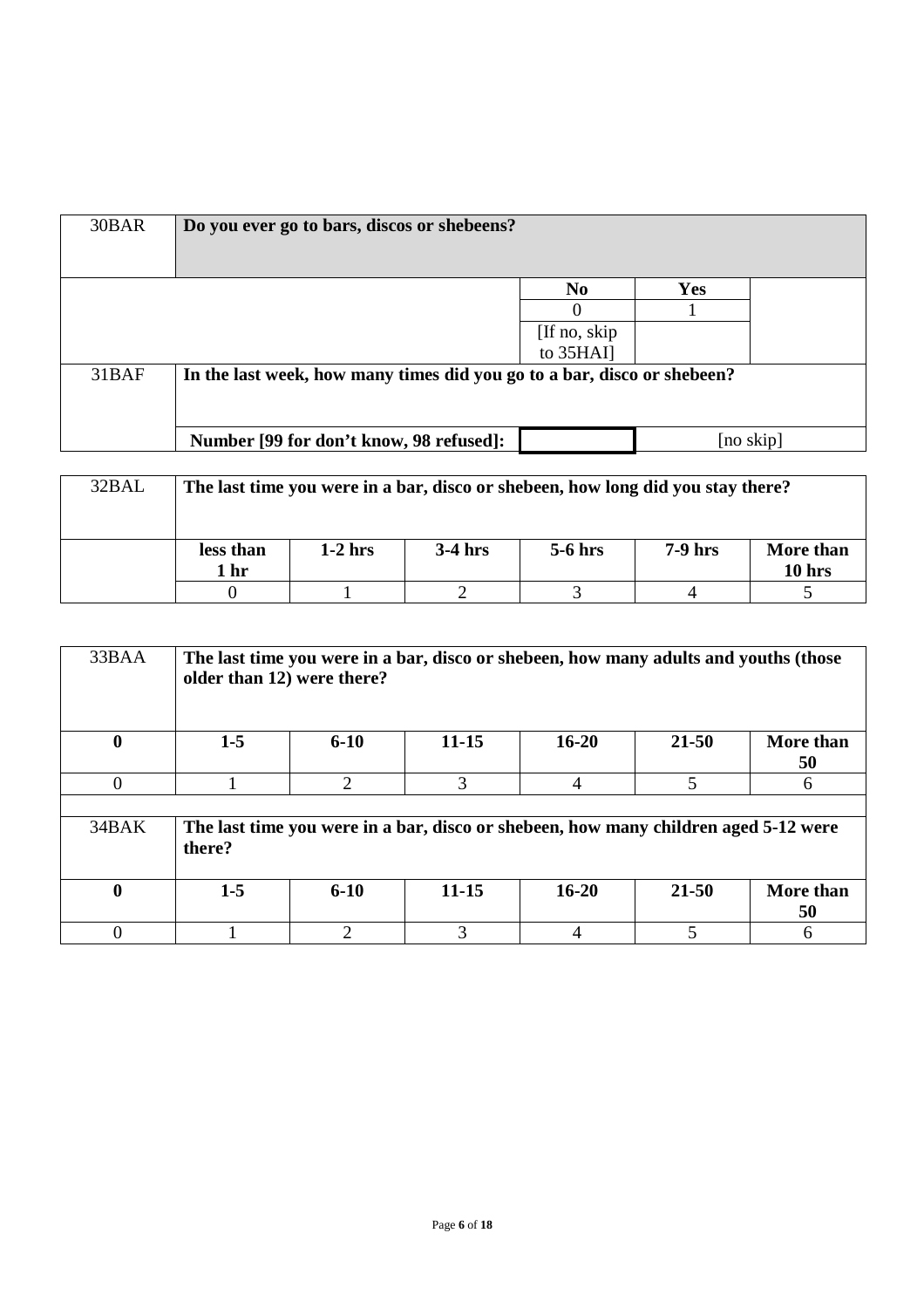| 35HAI | Do you ever go to a hairdresser or barber?                              |                |            |           |
|-------|-------------------------------------------------------------------------|----------------|------------|-----------|
|       |                                                                         | N <sub>0</sub> | <b>Yes</b> |           |
|       |                                                                         | $\theta$       |            |           |
|       |                                                                         | [If no, skip]  |            |           |
|       |                                                                         | to 40SCH]      |            |           |
| 36HAF | In the last week, how many times did you go to a hairdresser or barber? |                |            |           |
|       | Number [99 for don't know, refused 98]:                                 |                |            | [no skip] |

| 37HAL            |                              |                | The last time you were in a hairdressers' or barber, how long did you stay there?    |                |                |                     |
|------------------|------------------------------|----------------|--------------------------------------------------------------------------------------|----------------|----------------|---------------------|
|                  | less than<br>1 <sub>hr</sub> | $1-2$ hrs      | $3-4$ hrs                                                                            | $5-6$ hrs      | $7-9$ hrs      | More than<br>10 hrs |
|                  | $\Omega$                     | 1              | $\overline{2}$                                                                       | 3              | $\overline{4}$ | 5                   |
| 38HAA            | older than 12) were there?   |                | The last time you were in a hairdresser or barber, how many adults and youths (those |                |                |                     |
|                  |                              |                |                                                                                      |                |                |                     |
| $\boldsymbol{0}$ | $1-5$                        | $6-10$         | $11 - 15$                                                                            | $16 - 20$      | $21 - 50$      | More than<br>50     |
| $\Omega$         |                              | $\overline{2}$ | 3                                                                                    | $\overline{4}$ | 5              | 6                   |
| 39HAK            | there?                       |                | The last time you were in a hairdresser or barber, how many children aged 5-12 were  |                |                |                     |
| $\boldsymbol{0}$ | $1-5$                        | $6-10$         | $11 - 15$                                                                            | $16 - 20$      | $21 - 50$      | More than<br>50     |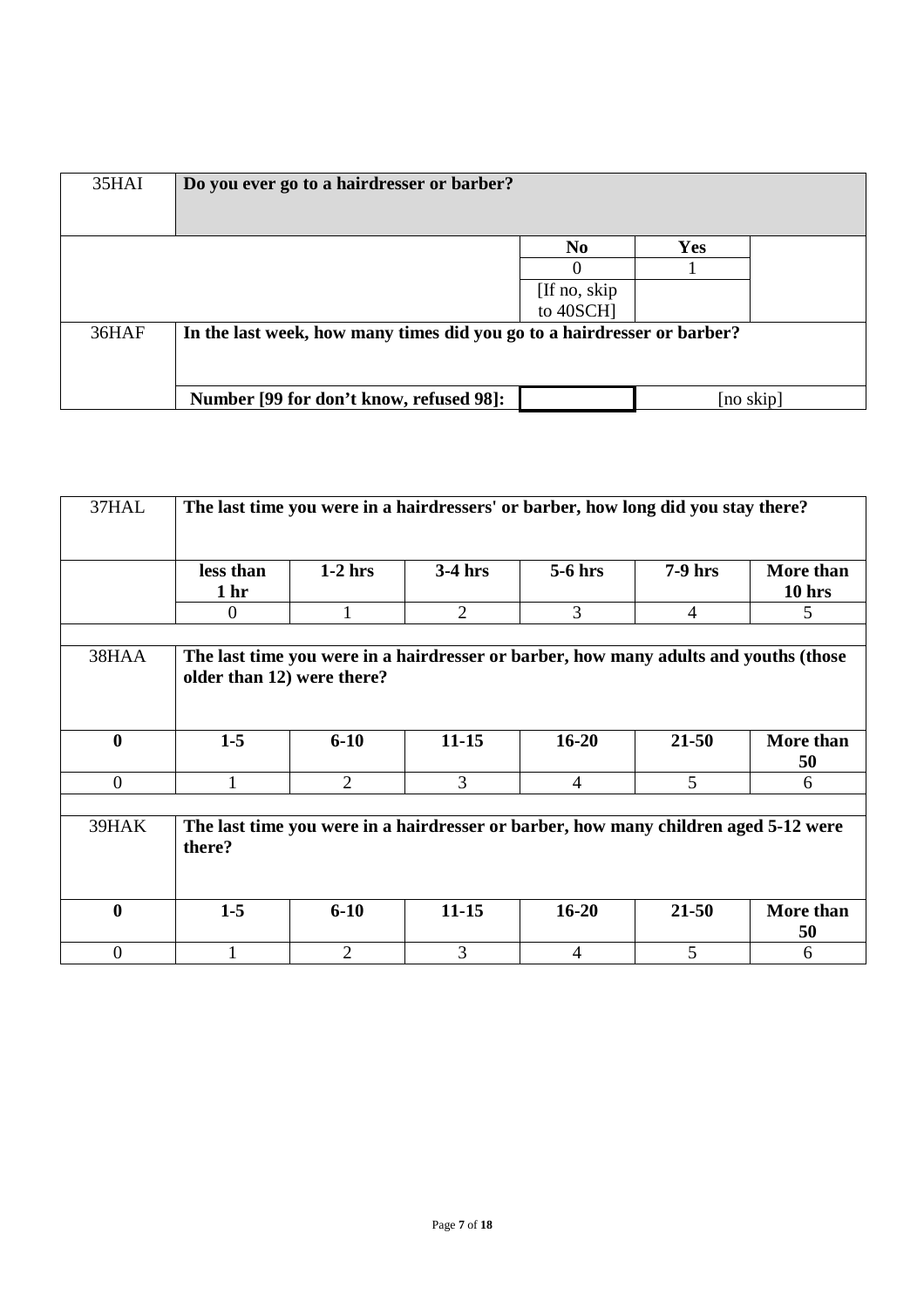| 40SCH | Do you ever go into school classrooms?                               |                           |            |           |
|-------|----------------------------------------------------------------------|---------------------------|------------|-----------|
|       |                                                                      | N <sub>0</sub>            | <b>Yes</b> |           |
|       |                                                                      | $\theta$                  |            |           |
|       |                                                                      |                           |            |           |
|       |                                                                      | [If no, skip<br>to 45TAX] |            |           |
| 41SCF | In the last week, how many times did you go into a school classroom? |                           |            |           |
|       |                                                                      |                           |            |           |
|       | Number [99 for don't know, 98 refused]:                              |                           |            | [no skip] |

| 42SCL            | The last time you were in a school classroom, how long did you stay there?                                    |                |                |                |                |                     |  |  |  |
|------------------|---------------------------------------------------------------------------------------------------------------|----------------|----------------|----------------|----------------|---------------------|--|--|--|
|                  | less than<br>1 <sub>hr</sub>                                                                                  | $1-2$ hrs      | $3-4$ hrs      | $5-6$ hrs      | $7-9$ hrs      | More than<br>10 hrs |  |  |  |
|                  | $\Omega$                                                                                                      |                | $\overline{2}$ | 3              | $\overline{4}$ | 5.                  |  |  |  |
| 43SCA            | The last time you were in a school classroom, how many adults and youths (those older<br>than 12) were there? |                |                |                |                |                     |  |  |  |
| $\boldsymbol{0}$ | $1-5$                                                                                                         | $6-10$         | $11 - 15$      | $16 - 20$      | $21 - 50$      | More than<br>50     |  |  |  |
| $\overline{0}$   |                                                                                                               | $\overline{2}$ | 3              | $\overline{4}$ | 5              | 6                   |  |  |  |
| 44SCK            | The last time you were in a school classroom, how many children aged 5-12 were<br>there?                      |                |                |                |                |                     |  |  |  |
| $\boldsymbol{0}$ | $1-5$                                                                                                         | $6-10$         | $11 - 15$      | $16 - 20$      | $21 - 50$      | More than<br>50     |  |  |  |
| $\theta$         |                                                                                                               | $\overline{2}$ | 3              | $\overline{4}$ | 5              | 6                   |  |  |  |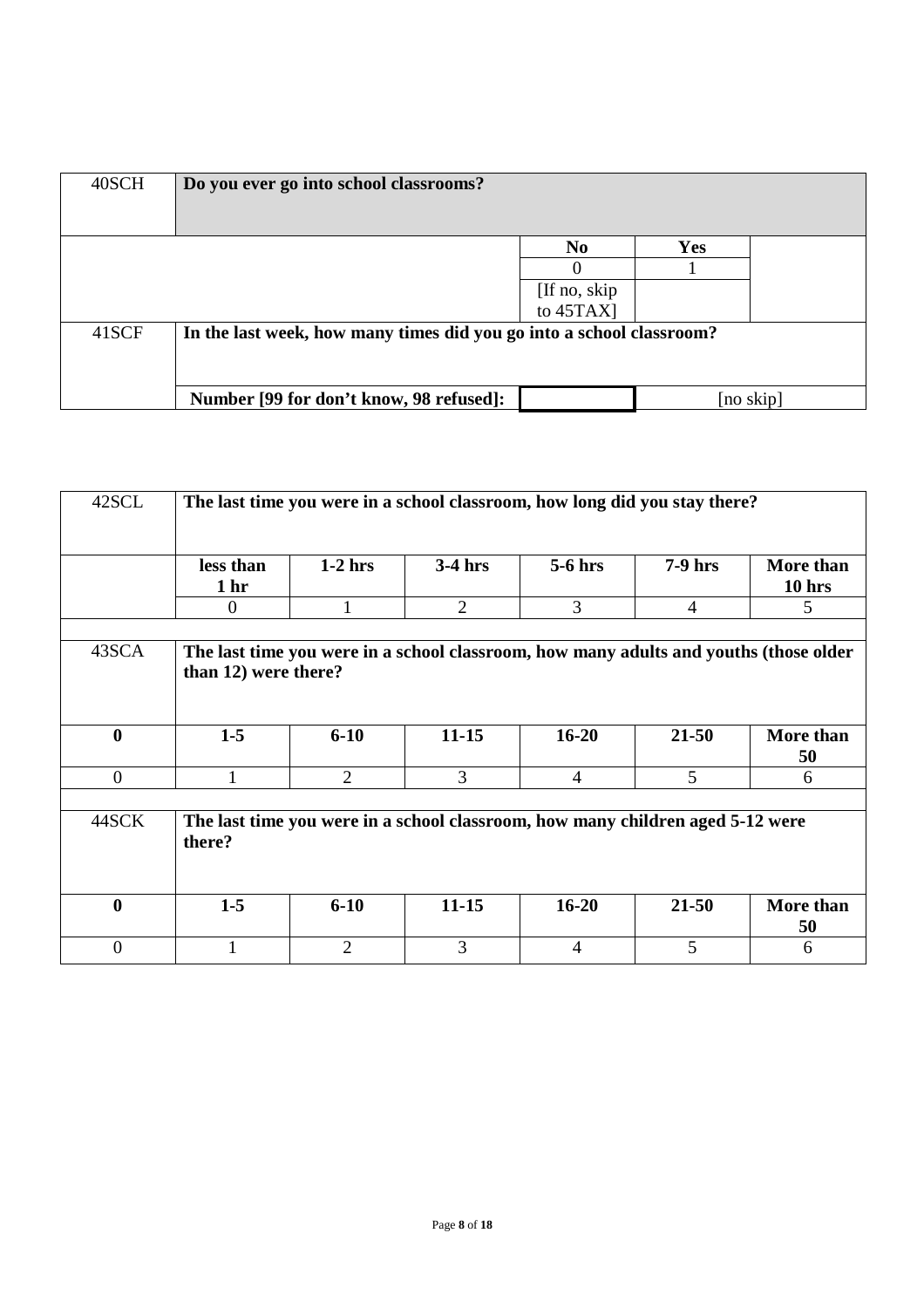# **TRAVEL**

| 45TAX |      | Do you ever use minibuses?                                                          |                  |                |                |  |
|-------|------|-------------------------------------------------------------------------------------|------------------|----------------|----------------|--|
|       |      |                                                                                     |                  |                |                |  |
|       |      |                                                                                     |                  |                |                |  |
|       |      |                                                                                     |                  | N <sub>0</sub> | <b>Yes</b>     |  |
|       |      |                                                                                     |                  | $\Omega$       |                |  |
|       |      |                                                                                     |                  | [If no, skip   |                |  |
|       |      |                                                                                     |                  | to 52PEO]      |                |  |
| 46TXA |      | The last time you used a minibus, how many adults and youths (those aged more than  |                  |                |                |  |
|       |      | 12) were inside the minibus?                                                        |                  |                |                |  |
|       |      |                                                                                     |                  |                |                |  |
|       |      |                                                                                     |                  |                |                |  |
|       |      |                                                                                     | $0 - 5$          | $6 - 10$       | more than      |  |
|       |      |                                                                                     |                  |                | 10             |  |
|       |      |                                                                                     | $\overline{0}$   | 1              | $\overline{2}$ |  |
|       |      |                                                                                     |                  |                |                |  |
| 47TXK |      | The last time you used a minibus, how many children aged 5-12 were inside the mini- |                  |                |                |  |
|       | bus? |                                                                                     |                  |                |                |  |
|       |      |                                                                                     |                  |                |                |  |
|       |      |                                                                                     |                  |                |                |  |
|       |      |                                                                                     | $\boldsymbol{0}$ | $1 - 5$        | more than 5    |  |
|       |      |                                                                                     | $\theta$         | 1              | 2              |  |
|       |      |                                                                                     |                  |                |                |  |
|       |      |                                                                                     |                  |                |                |  |
| 48TXL |      | The last time you used a minibus, how long were you inside the minibus?             |                  |                |                |  |
|       |      |                                                                                     |                  |                |                |  |
|       |      |                                                                                     |                  |                |                |  |
|       |      | less than 10                                                                        | $10-29$ mins     | 30-59 mins     | more than 1    |  |
|       |      | mins                                                                                |                  |                | hr             |  |
|       |      | $\boldsymbol{0}$                                                                    | 1                | $\overline{2}$ | 3              |  |

| 49TXF | During the last week, how many times did you use a minibus? |                   |         |         |             |  |  |  |  |
|-------|-------------------------------------------------------------|-------------------|---------|---------|-------------|--|--|--|--|
|       |                                                             | Didn't use        | $1 - 2$ | $3 - 6$ | more than 6 |  |  |  |  |
|       |                                                             |                   |         |         |             |  |  |  |  |
|       |                                                             | [If $0$ , skip to |         |         |             |  |  |  |  |
|       |                                                             | <b>52PEO]</b>     |         |         |             |  |  |  |  |

| 50TXC | Was anyone coughing on the minibus during the last week? |                           |     |  |  |  |  |
|-------|----------------------------------------------------------|---------------------------|-----|--|--|--|--|
|       |                                                          | N <sub>0</sub>            | Yes |  |  |  |  |
|       |                                                          |                           |     |  |  |  |  |
|       |                                                          | [If no, skip<br>to 52PEO] |     |  |  |  |  |
|       |                                                          |                           |     |  |  |  |  |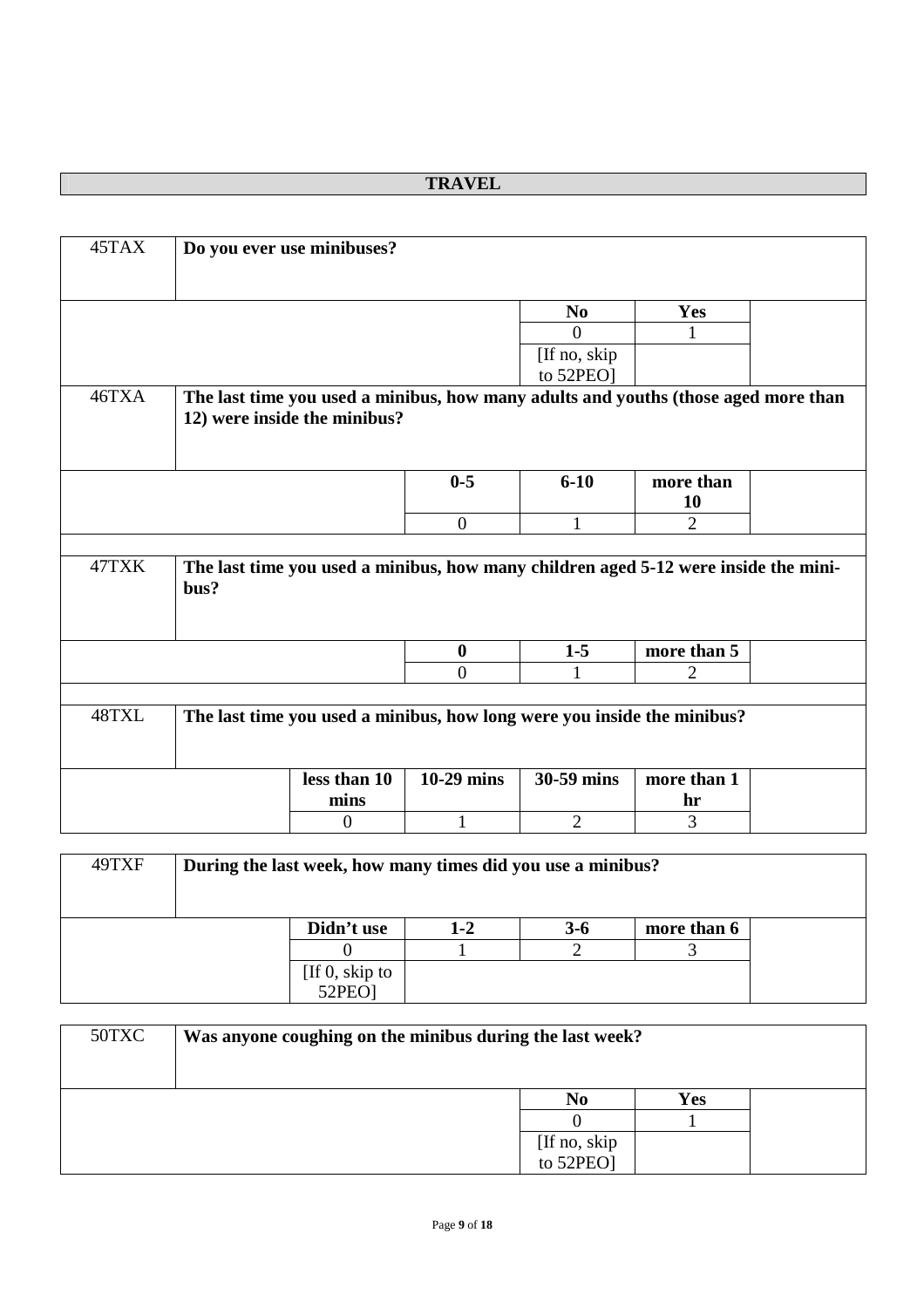| 51TXB | If so, what things did you and other people on the bus do?<br>[more than one answer OK] |   |                |  |
|-------|-----------------------------------------------------------------------------------------|---|----------------|--|
|       | <b>Sympathise</b>                                                                       | 0 | Open a window  |  |
|       | Complain                                                                                |   | <b>Nothing</b> |  |
|       | Turn away, or cover nose<br>or mouth                                                    |   |                |  |

# **YESTERDAY'S CONTACTS**

| 52PEO | I would like to ask you about the people you talked to face-to-face <i>yesterday</i> . We are            |
|-------|----------------------------------------------------------------------------------------------------------|
|       | only interested in the people you had a face-to-face conversation (within arm's reach) with              |
|       | from midnight yesterday to midnight last night. I would like you to include people in your<br>household. |
|       |                                                                                                          |
|       | First, we will try to remember who they were, and I will write down their name (e.g.                     |
|       | "Mary") or a description (e.g. "street vendor") that we can use to refer back to them. We                |
|       | will not keep the names – they only need to be detailed enough to help you remember who                  |
|       | you meant. Nicknames or initials are fine. If you met the same person on more than one oc-               |
|       | casion yesterday, I will record them once, and later we will estimate the total time you spent           |
|       | with them.                                                                                               |
|       | Think about the morning at home: who did you talk to there?                                              |
|       | Did you go out? Who did you talk to while you were travelling?                                           |
|       | Did you go out on business? Think about who you talked to there?                                         |
|       | Did you go shopping? Did you talk to anyone while shopping?                                              |
|       | Did you go out in the evening? Who did you talk to then?                                                 |
|       |                                                                                                          |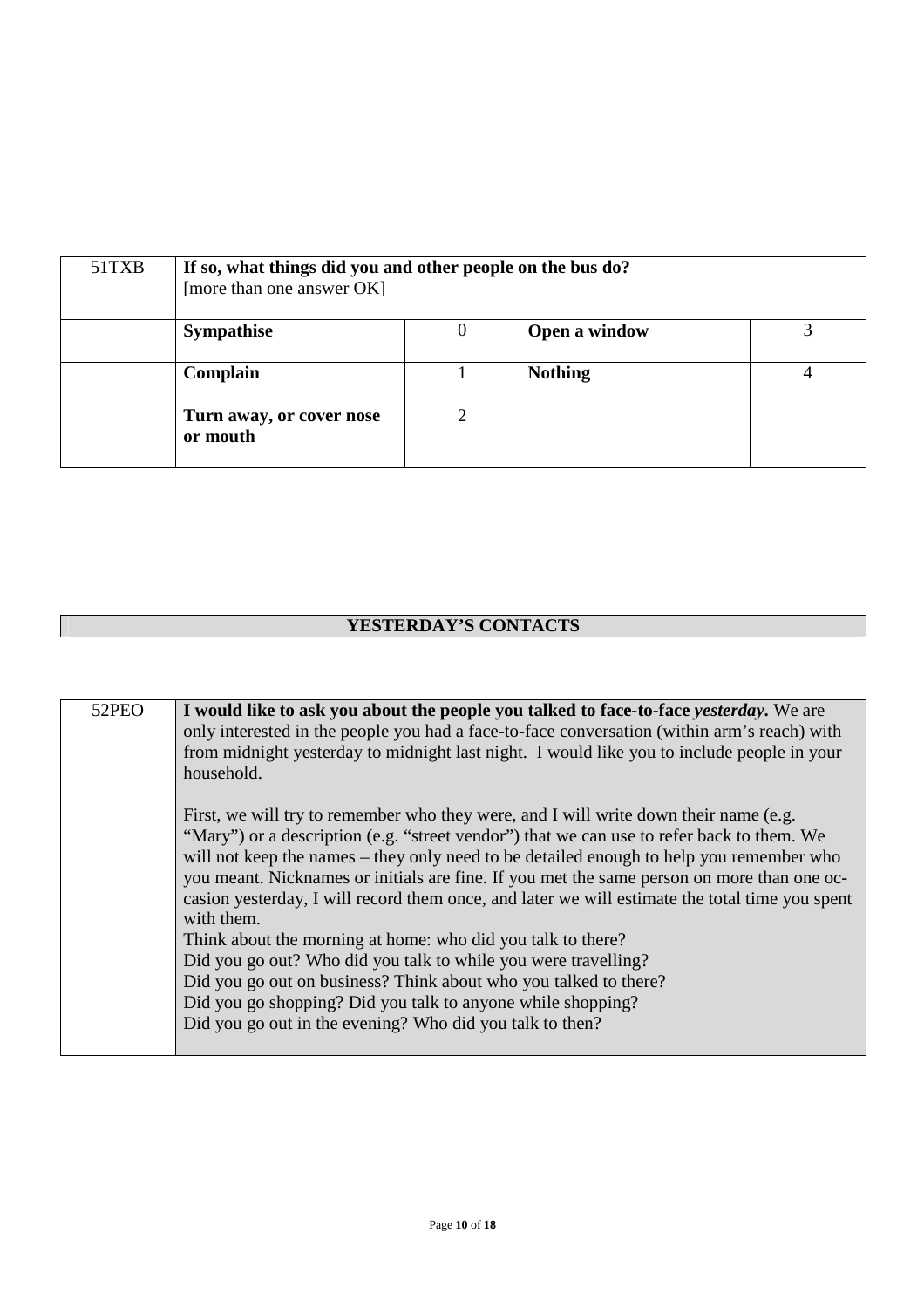| Person name or de-<br>scription $(1)$       | (This is to aid memory<br>and will not be re-<br>tained.) |                          |                     |                          |                                |                                |                                |                                |                     |                                           |                                |
|---------------------------------------------|-----------------------------------------------------------|--------------------------|---------------------|--------------------------|--------------------------------|--------------------------------|--------------------------------|--------------------------------|---------------------|-------------------------------------------|--------------------------------|
| Number                                      |                                                           | 01                       | 02                  | 03                       | 04                             | 05                             | 06                             | 07                             | 08                  | 09                                        | 10                             |
| What was their age?                         | $0-4$ yrs                                                 | $\mathbf{0}$             | $\mathbf{0}$        | $\mathbf{0}$             | $\overline{0}$                 | $\mathbf{0}$                   | $\boldsymbol{0}$               | $\boldsymbol{0}$               | $\overline{0}$      | $\bf{0}$                                  | $\theta$                       |
|                                             | 5-12 yrs                                                  | $\mathbf{1}$             | 1                   | $\mathbf{1}$             | $\mathbf{1}$                   | $\mathbf{1}$                   | $\mathbf{1}$                   | $\mathbf{1}$                   | $\mathbf{1}$        | $\mathbf{1}$                              | $\mathbf{1}$                   |
|                                             | $13-25$ yrs                                               | $\overline{2}$           | $\overline{c}$      | $\overline{2}$           | $\overline{2}$                 | $\overline{2}$                 | $\overline{2}$                 | $\overline{2}$                 | $\overline{2}$      | $\overline{2}$                            | $\overline{c}$                 |
|                                             | 26-45 yrs                                                 | $\overline{\mathbf{3}}$  | $\overline{3}$      | $\overline{\mathbf{3}}$  | 3                              | $\overline{\mathbf{3}}$        | 3                              | $\overline{\mathbf{3}}$        | 3                   | $\overline{\mathbf{3}}$                   | 3                              |
|                                             | Older than 45 yrs                                         | $\overline{\mathbf{4}}$  | $\overline{4}$      | $\overline{\mathbf{4}}$  | $\overline{4}$                 | $\overline{\mathbf{4}}$        | $\overline{4}$                 | $\overline{\mathbf{4}}$        | $\overline{4}$      | $\overline{\mathbf{4}}$                   | $\overline{4}$                 |
| What was their sex?                         | $\overline{F}$                                            | $\bf{0}$                 | $\overline{0}$      | $\bf{0}$                 | $\overline{0}$                 | $\bf{0}$                       | $\overline{0}$                 | $\mathbf{0}$                   | $\overline{0}$      | $\bf{0}$                                  | $\overline{0}$                 |
|                                             | M                                                         | 1                        | 1                   | 1                        | 1                              | 1                              | 1                              | 1                              | 1                   | 1                                         | 1                              |
| Do they belong to                           | Household                                                 | $\bf{0}$                 | $\overline{0}$      | $\bf{0}$                 | $\boldsymbol{0}$               | $\mathbf{0}$                   | $\overline{0}$                 | $\bf{0}$                       | $\overline{0}$      | $\bf{0}$                                  | 0                              |
| your:                                       | Workplace                                                 | $\mathbf{1}$             | 1                   | 1                        | 1                              | $\mathbf{1}$                   | $\mathbf{1}$                   | $\mathbf{1}$                   | $\mathbf{1}$        | 1                                         | $\mathbf{1}$                   |
|                                             | Neither                                                   | $\overline{2}$           | $\overline{c}$      | $\overline{2}$           | 2                              | $\overline{2}$                 | $\overline{c}$                 | $\overline{2}$                 | $\overline{2}$      | $\overline{2}$                            | 2                              |
| Where were you when<br>you were with them   | Outside                                                   | $\bf{0}$<br>$\mathbf{1}$ | $\overline{0}$<br>1 | $\bf{0}$<br>$\mathbf{1}$ | $\overline{0}$                 | $\bf{0}$                       | $\overline{0}$                 | $\bf{0}$                       | $\overline{0}$      | $\bf{0}$                                  | $\overline{0}$                 |
| most?                                       | On transport<br>Your home                                 | $\overline{2}$           | $\overline{c}$      | $\overline{2}$           | $\mathbf{1}$<br>$\overline{2}$ | $\mathbf{1}$<br>$\overline{2}$ | $\mathbf{1}$<br>$\overline{2}$ | $\mathbf{1}$<br>$\overline{2}$ | 1<br>$\overline{2}$ | $\mathbf{1}$                              | $\mathbf{1}$<br>$\overline{c}$ |
|                                             | Other home                                                | 3                        | 3                   | $\overline{\mathbf{3}}$  | 3                              | 3                              | 3                              | 3                              | 3                   | $\overline{2}$<br>$\overline{\mathbf{3}}$ | 3                              |
|                                             | Shop                                                      | $\overline{\mathbf{4}}$  | 4                   | $\overline{\mathbf{4}}$  | $\overline{4}$                 | $\overline{\mathbf{4}}$        | $\overline{4}$                 | $\overline{\mathbf{4}}$        | $\overline{4}$      | $\overline{\mathbf{4}}$                   | $\overline{4}$                 |
|                                             | Church                                                    | 5                        | 5                   | 5                        | 5                              | 5                              | 5                              | 5                              | 5                   | 5                                         | $\overline{5}$                 |
|                                             | Bar/disco/shebeen                                         | 6                        | 6                   | 6                        | 6                              | 6                              | 6                              | 6                              | 6                   | 6                                         | 6                              |
|                                             | School                                                    | $\overline{7}$           | 7                   | $\overline{7}$           | 7                              | $\overline{7}$                 | 7                              | $\overline{7}$                 | $\overline{7}$      | $\overline{7}$                            | 7                              |
|                                             | Clinic/hospital                                           | 8                        | 8                   | 8                        | 8                              | 8                              | 8                              | 8                              | 8                   | 8                                         | 8                              |
|                                             | Hairdresser/barber                                        | $\overline{9}$           | 9                   | 9                        | $\overline{9}$                 | $\overline{9}$                 | $\overline{9}$                 | $\overline{9}$                 | $\overline{9}$      | $\boldsymbol{9}$                          | 9                              |
|                                             | Your work building                                        | 10                       | 10                  | 10                       | 10                             | 10                             | 10                             | 10                             | 10                  | 10                                        | 10                             |
|                                             | Other/don't know                                          | 11                       | 11                  | 11                       | 11                             | 11                             | 11                             | 11                             | 11                  | 11                                        | 11                             |
| What was the total                          | Less than 5 mins                                          | $\bf{0}$                 | $\overline{0}$      | $\bf{0}$                 | $\boldsymbol{0}$               | $\bf{0}$                       | $\boldsymbol{0}$               | $\boldsymbol{0}$               | $\boldsymbol{0}$    | $\bf{0}$                                  | $\boldsymbol{0}$               |
| time you were with                          | $5-14$ mins                                               | 1                        | $\mathbf{1}$        | $\mathbf{1}$             | $\mathbf{1}$                   | $\mathbf{1}$                   | $\mathbf{1}$                   | $\mathbf{1}$                   | $\mathbf{1}$        | $\mathbf{1}$                              | $\mathbf{1}$                   |
| them during the day?                        | 15-59 mins                                                | $\mathbf{2}$             | $\overline{c}$      | $\overline{2}$           | $\mathbf{2}$                   | $\overline{2}$                 | $\mathfrak{2}$                 | $\overline{2}$                 | $\overline{2}$      | $\overline{2}$                            | $\overline{2}$                 |
|                                             | $1-4$ hrs                                                 | $\overline{\mathbf{3}}$  | 3                   | $\overline{\mathbf{3}}$  | 3                              | $\overline{\mathbf{3}}$        | 3                              | $\overline{\mathbf{3}}$        | $\overline{3}$      | $\overline{\mathbf{3}}$                   | 3                              |
|                                             | 5-7 hrs                                                   | $\overline{\mathbf{4}}$  | $\overline{4}$      | $\overline{\mathbf{4}}$  | $\overline{4}$                 | $\overline{\mathbf{4}}$        | $\overline{4}$                 | $\overline{\mathbf{4}}$        | $\overline{4}$      | $\overline{\mathbf{4}}$                   | $\overline{4}$                 |
|                                             | More than 8 hours                                         | 5                        | 5                   | 5                        | $\overline{5}$                 | 5                              | $\overline{5}$                 | 5                              | $\overline{5}$      | 5                                         | 5                              |
| Were you inside or                          | Inside                                                    | $\bf{0}$                 | $\mathbf{0}$        | $\bf{0}$                 | $\boldsymbol{0}$               | $\boldsymbol{0}$               | $\boldsymbol{0}$               | $\boldsymbol{0}$               | $\boldsymbol{0}$    | $\bf{0}$                                  | $\boldsymbol{0}$               |
| outside the community<br>when you were with | Outside                                                   | $\mathbf{1}$             | $\mathbf{1}$        | $\mathbf{1}$             | $\mathbf{1}$                   | $\mathbf{1}$                   | $\mathbf{1}$                   | $\mathbf{1}$                   | $\mathbf{1}$        | $\mathbf{1}$                              | $\mathbf{1}$                   |
| them most?                                  | <b>Both</b>                                               | $\overline{2}$           | $\overline{c}$      | $\overline{2}$           | $\overline{2}$                 | $\overline{2}$                 | $\overline{c}$                 | $\overline{2}$                 | $\mathfrak{2}$      | $\overline{2}$                            | $\overline{2}$                 |
| How often do you                            | Never before                                              | $\bf{0}$                 | $\boldsymbol{0}$    | $\bf{0}$                 | $\mathbf{0}$                   | $\boldsymbol{0}$               | $\mathbf{0}$                   | $\bf{0}$                       | $\boldsymbol{0}$    | $\boldsymbol{0}$                          | $\overline{0}$                 |
| normally talk to this                       | Less than monthly                                         | $\mathbf{1}$             | 1                   | $\mathbf{1}$             | 1                              | $\mathbf{1}$                   | $\mathbf{1}$                   | $\mathbf{1}$                   | $\mathbf 1$         | $\mathbf{1}$                              | 1                              |
| person?                                     | 1-3 times a month                                         | $\overline{2}$           | $\overline{c}$      | $\overline{2}$           | $\overline{c}$                 | $\overline{2}$                 | $\overline{2}$                 | $\overline{2}$                 | $\overline{2}$      | $\overline{2}$                            | $\mathfrak{2}$                 |
|                                             | 1-6 times a week                                          | $\overline{\mathbf{3}}$  | 3                   | $\overline{\mathbf{3}}$  | 3                              | $\overline{\mathbf{3}}$        | 3                              | $\overline{\mathbf{3}}$        | 3                   | $\overline{\mathbf{3}}$                   | $\mathfrak{Z}$                 |
|                                             | Daily                                                     | $\overline{\mathbf{4}}$  | $\overline{4}$      | $\overline{\mathbf{4}}$  | $\overline{4}$                 | $\overline{\mathbf{4}}$        | $\overline{4}$                 | $\overline{\mathbf{4}}$        | $\overline{4}$      | $\overline{\mathbf{4}}$                   | $\overline{4}$                 |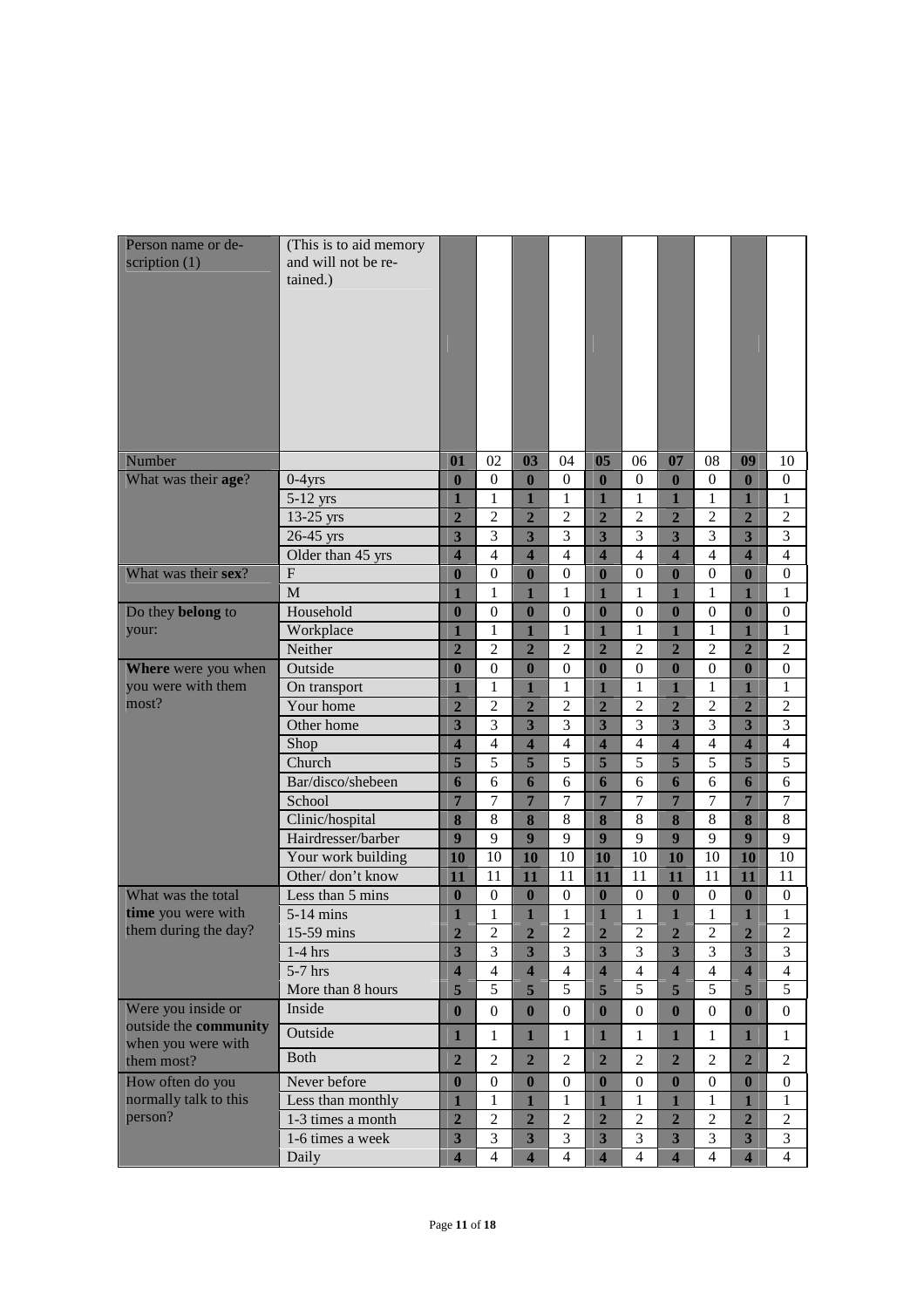| Person name or de-<br>scription $(2)$       | (This is to aid memory<br>and will not be re-<br>tained.) |                         |                     |                         |                                |                         |                     |                                |                       |                         |                     |
|---------------------------------------------|-----------------------------------------------------------|-------------------------|---------------------|-------------------------|--------------------------------|-------------------------|---------------------|--------------------------------|-----------------------|-------------------------|---------------------|
| Number                                      |                                                           | 11                      | 12                  | 13                      | 14                             | 15                      | 16                  | 17                             | 18                    | 19                      | 20                  |
| What was their age?                         | $0-4$ yrs                                                 | $\bf{0}$                | $\boldsymbol{0}$    | $\bf{0}$                | $\boldsymbol{0}$               | $\boldsymbol{0}$        | $\boldsymbol{0}$    | $\bf{0}$                       | $\mathbf{0}$          | $\mathbf{0}$            | $\mathbf{0}$        |
|                                             | 5-12 yrs                                                  | $\mathbf{1}$            | $\mathbf{1}$        | $\overline{1}$          | $\mathbf{1}$                   | $\overline{\mathbf{1}}$ | $\mathbf{1}$        | $\mathbf{1}$                   | $\mathbf{1}$          | $\overline{\mathbf{1}}$ | $\mathbf{1}$        |
|                                             | 13-25 yrs                                                 | $\overline{2}$          | $\overline{c}$      | $\overline{2}$          | $\overline{2}$                 | $\overline{2}$          | $\overline{c}$      | $\overline{2}$                 | $\overline{2}$        | $\overline{2}$          | $\overline{c}$      |
|                                             | 26-45 yrs                                                 | $\overline{\mathbf{3}}$ | 3                   | $\overline{\mathbf{3}}$ | 3                              | $\overline{\mathbf{3}}$ | 3                   | $\overline{\mathbf{3}}$        | 3                     | $\overline{\mathbf{3}}$ | $\overline{3}$      |
|                                             | Older than 45 yrs                                         | $\overline{\mathbf{4}}$ | $\overline{4}$      | $\overline{\mathbf{4}}$ | $\overline{4}$                 | $\overline{\mathbf{4}}$ | $\overline{4}$      | $\overline{\mathbf{4}}$        | $\overline{4}$        | $\overline{\mathbf{4}}$ | $\overline{4}$      |
| What was their sex?                         | ${\bf F}$                                                 | $\bf{0}$                | $\boldsymbol{0}$    | $\bf{0}$                | $\boldsymbol{0}$               | $\bf{0}$                | $\boldsymbol{0}$    | $\bf{0}$                       | $\boldsymbol{0}$      | $\mathbf{0}$            | $\boldsymbol{0}$    |
|                                             | M                                                         | $\mathbf{1}$            | $\mathbf{1}$        | $\mathbf{1}$            | $\mathbf{1}$                   | $\mathbf{1}$            | $\mathbf{1}$        | $\mathbf{1}$                   | $\mathbf{1}$          | $\mathbf{1}$            | $\mathbf{1}$        |
| Do they belong to                           | Household                                                 | $\bf{0}$                | $\boldsymbol{0}$    | $\bf{0}$                | $\boldsymbol{0}$               | $\boldsymbol{0}$        | $\overline{0}$      | $\bf{0}$                       | $\boldsymbol{0}$      | $\mathbf{0}$            | $\boldsymbol{0}$    |
| your:                                       | Workplace                                                 | 1                       | 1                   | $\mathbf{1}$            | $\mathbf{1}$<br>$\overline{2}$ | $\mathbf{1}$            | $\mathbf{1}$        | $\mathbf{1}$                   | $\mathbf{1}$          | $\mathbf{1}$            | $\mathbf{1}$        |
|                                             | Neither<br>Outside                                        | $\overline{2}$          | $\overline{c}$      | $\overline{2}$          |                                | $\overline{2}$          | $\overline{c}$      | $\overline{2}$                 | $\overline{c}$        | $\overline{2}$          | $\overline{c}$      |
| Where were you when<br>you were with them   |                                                           | $\bf{0}$<br>1           | $\overline{0}$<br>1 | $\bf{0}$<br>1           | $\boldsymbol{0}$               | $\boldsymbol{0}$<br>1   | $\boldsymbol{0}$    | $\bf{0}$                       | $\boldsymbol{0}$<br>1 | $\bf{0}$<br>1           | $\overline{0}$      |
| most?                                       | On transport<br>Your home                                 | $\overline{2}$          | $\overline{2}$      | $\overline{2}$          | 1<br>$\overline{2}$            | $\overline{2}$          | 1<br>$\overline{c}$ | $\mathbf{1}$<br>$\overline{2}$ | $\overline{c}$        | $\overline{2}$          | 1<br>$\overline{2}$ |
|                                             | Other home                                                | 3                       | 3                   | 3                       | 3                              | 3                       | 3                   | 3                              | 3                     | 3                       | 3                   |
|                                             | Shop                                                      | 4                       | $\overline{4}$      | $\overline{\mathbf{4}}$ | $\overline{4}$                 | $\overline{\mathbf{4}}$ | $\overline{4}$      | $\overline{\mathbf{4}}$        | $\overline{4}$        | $\overline{\mathbf{4}}$ | $\overline{4}$      |
|                                             | Church                                                    | 5                       | 5                   | 5                       | 5                              | 5                       | 5                   | 5                              | 5                     | 5                       | 5                   |
|                                             | Bar/disco/shebeen                                         | 6                       | 6                   | 6                       | 6                              | 6                       | 6                   | 6                              | 6                     | 6                       | 6                   |
|                                             | School                                                    | $\overline{7}$          | 7                   | $\overline{7}$          | 7                              | $\overline{7}$          | 7                   | $\overline{7}$                 | 7                     | $\overline{7}$          | 7                   |
|                                             | Clinic/hospital                                           | 8                       | 8                   | 8                       | 8                              | 8                       | 8                   | 8                              | 8                     | 8                       | $\,8\,$             |
|                                             | Hairdresser/barber                                        | 9                       | 9                   | 9                       | 9                              | 9                       | 9                   | 9                              | 9                     | 9                       | 9                   |
|                                             | Your work building                                        | 10                      | 10                  | 10                      | 10                             | 10                      | 10                  | 10                             | 10                    | 10                      | 10                  |
|                                             | Other/don't know                                          | 11                      | 11                  | 11                      | 11                             | 11                      | 11                  | 11                             | 11                    | 11                      | 11                  |
| What was the total                          | Less than 5 mins                                          | $\bf{0}$                | $\boldsymbol{0}$    | $\bf{0}$                | $\boldsymbol{0}$               | $\boldsymbol{0}$        | $\boldsymbol{0}$    | $\bf{0}$                       | $\boldsymbol{0}$      | $\bf{0}$                | $\boldsymbol{0}$    |
| time you were with                          | $5-14$ mins                                               | $\mathbf{1}$            | $\mathbf{1}$        | $\mathbf{1}$            | $\mathbf{1}$                   | $\mathbf{1}$            | $\mathbf{1}$        | 1                              | $\mathbf{1}$          | $\mathbf{1}$            | $\mathbf{1}$        |
| them during the day?                        | 15-59 mins                                                | $\mathbf{2}$            | $\sqrt{2}$          | $\mathbf{2}$            | $\sqrt{2}$                     | $\overline{2}$          | $\overline{c}$      | $\overline{\mathbf{2}}$        | $\mathfrak{2}$        | $\overline{2}$          | $\boldsymbol{2}$    |
|                                             | $1-4$ hrs                                                 | 3                       | 3                   | $\overline{\mathbf{3}}$ | $\mathfrak{Z}$                 | $\overline{\mathbf{3}}$ | 3                   | $\overline{\mathbf{3}}$        | 3                     | $\overline{\mathbf{3}}$ | 3                   |
|                                             | $5-7$ hrs                                                 | $\overline{\mathbf{4}}$ | $\overline{4}$      | $\overline{\mathbf{4}}$ | $\overline{4}$                 | $\overline{\mathbf{4}}$ | $\overline{4}$      | $\overline{\mathbf{4}}$        | $\overline{4}$        | $\overline{\mathbf{4}}$ | $\overline{4}$      |
|                                             | More than 8 hours                                         | 5                       | $\overline{5}$      | $5\overline{)}$         | 5                              | 5                       | 5                   | 5                              | 5                     | $\overline{5}$          | 5                   |
| Were you inside or                          | Inside                                                    | $\bf{0}$                | $\boldsymbol{0}$    | $\bf{0}$                | $\mathbf{0}$                   | $\bf{0}$                | $\boldsymbol{0}$    | $\bf{0}$                       | $\mathbf{0}$          | $\boldsymbol{0}$        | $\mathbf{0}$        |
| outside the community<br>when you were with | Outside                                                   | $\mathbf{1}$            | $\mathbf{1}$        | $\mathbf{1}$            | $\mathbf{1}$                   | $\mathbf{1}$            | $\mathbf{1}$        | $\mathbf{1}$                   | $\mathbf{1}$          | $\mathbf{1}$            | $\mathbf{1}$        |
| them most?                                  | Both                                                      | $\overline{2}$          | $\overline{2}$      | $\overline{2}$          | $\mathbf{2}$                   | $\overline{2}$          | $\overline{c}$      | $\overline{2}$                 | $\mathbf{2}$          | $\overline{2}$          | $\overline{2}$      |
| How often do you                            | Never before                                              | $\bf{0}$                | $\boldsymbol{0}$    | $\bf{0}$                | $\boldsymbol{0}$               | $\bf{0}$                | $\boldsymbol{0}$    | $\bf{0}$                       | $\boldsymbol{0}$      | $\boldsymbol{0}$        | $\boldsymbol{0}$    |
| normally talk to this                       | Less than monthly                                         | $\mathbf{1}$            | $\mathbf{1}$        | $\mathbf{1}$            | $\mathbf{1}$                   | 1                       | $\mathbf{1}$        | 1                              | $\mathbf{1}$          | 1                       | $\mathbf{1}$        |
| person?                                     | 1-3 times a month                                         | $\overline{2}$          | $\overline{2}$      | $\overline{2}$          | $\overline{2}$                 | $\overline{2}$          | $\overline{c}$      | $\overline{2}$                 | $\overline{c}$        | $\overline{2}$          | $\overline{c}$      |
|                                             | 1-6 times a week                                          | $\overline{\mathbf{3}}$ | $\overline{3}$      | $\overline{\mathbf{3}}$ | $\mathfrak{Z}$                 | $\overline{\mathbf{3}}$ | 3                   | 3                              | $\mathfrak{Z}$        | $\overline{\mathbf{3}}$ | 3                   |
|                                             | Daily                                                     | $\overline{\mathbf{4}}$ | $\overline{4}$      | $\overline{\mathbf{4}}$ | $\overline{4}$                 | $\overline{\mathbf{4}}$ | $\overline{4}$      | $\overline{\mathbf{4}}$        | $\overline{4}$        | $\overline{\mathbf{4}}$ | $\overline{4}$      |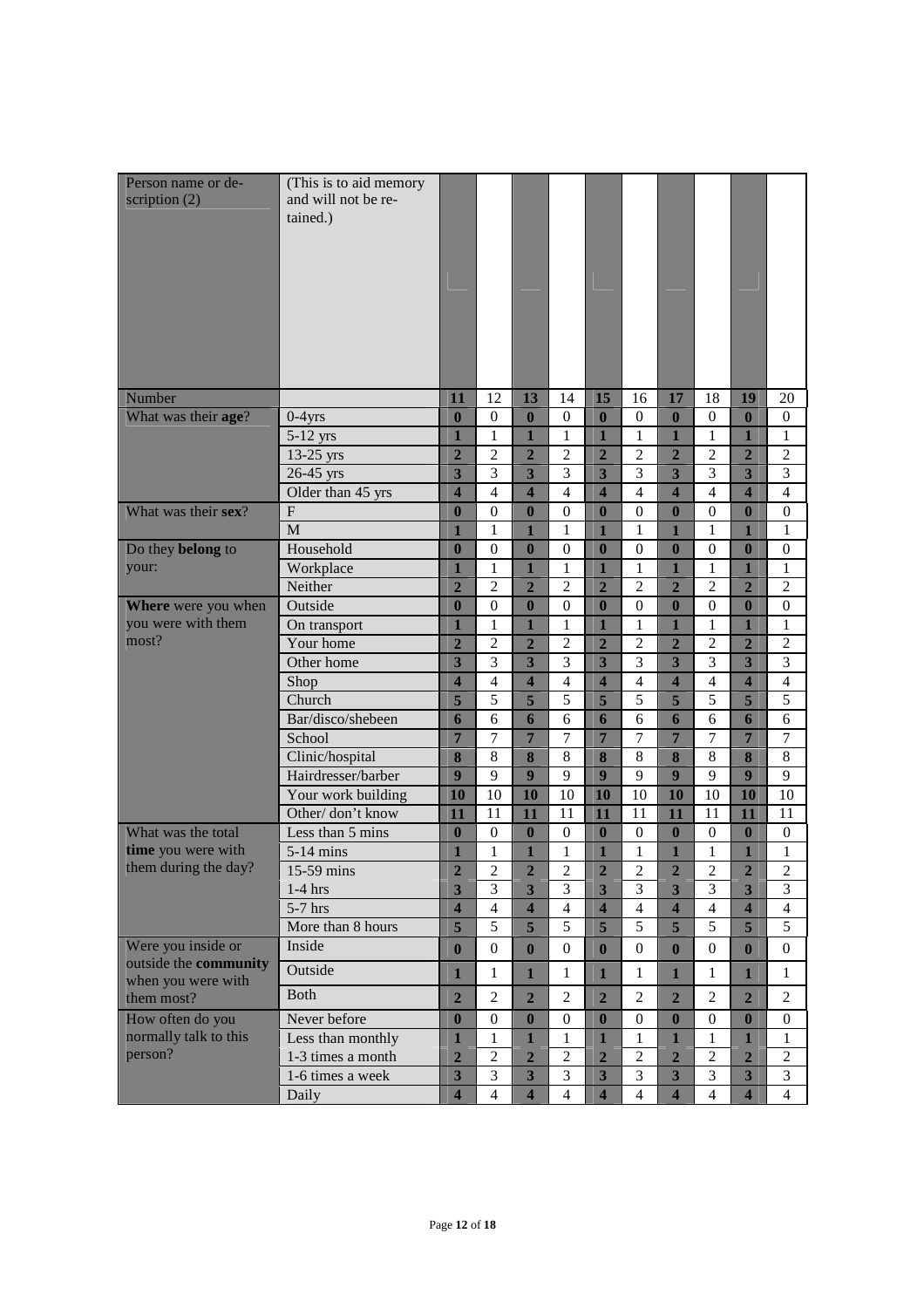| 53PEP | How many extra people, beyond those listed above, do you think you talked to yester-<br>day? [only ask if 20 contacts were listed above, otherwise write 0] |  |
|-------|-------------------------------------------------------------------------------------------------------------------------------------------------------------|--|
|       | Number [0 if all listed above,<br>99 for don't know, 98 refused]:                                                                                           |  |

| 54BUH | Did you leave your home yesterday (i.e. from midnight yesterday to midnight last<br>night)? |                |     |  |  |  |  |
|-------|---------------------------------------------------------------------------------------------|----------------|-----|--|--|--|--|
|       |                                                                                             | N <sub>0</sub> | Yes |  |  |  |  |
|       |                                                                                             |                |     |  |  |  |  |
|       |                                                                                             | [If no, skip]  |     |  |  |  |  |
|       |                                                                                             | to 56JOB]      |     |  |  |  |  |

| 55BUI | I would like to ask you about the buildings you went into <i>yesterday</i> .             |
|-------|------------------------------------------------------------------------------------------|
|       | We are only interested in the buildings that you entered from midnight yesterday to mid- |
|       | night last night.                                                                        |
|       | Think about the buildings you entered during the morning (not including your home)?      |
|       | Did you go out on business? What buildings did you go into?                              |
|       | Did you go out in the evening? If so, what buildings did you enter?                      |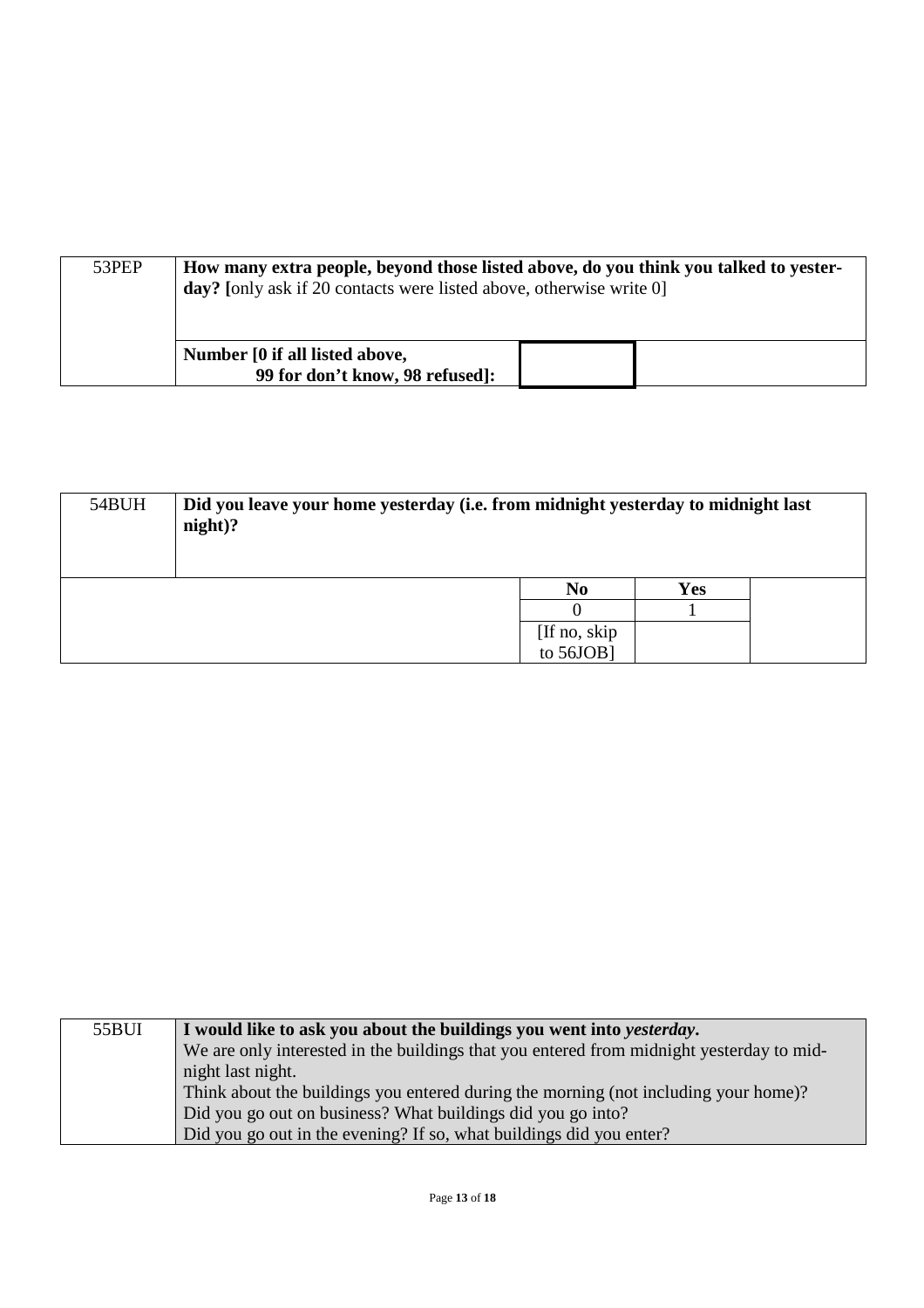| <b>BUILDING</b><br><b>NUMBER</b> |                    |                         | $\mathcal{L}$    | $\mathbf{r}$            | 4                | 5                       | $\circ$          | $\overline{ }$          | $\infty$         | $\bullet$               | $\overline{10}$  | $\blacksquare$          | 12               | 13                      | $\overline{1}$   | 15                      | $\overline{16}$  | 17                      | 18             | 19                      |
|----------------------------------|--------------------|-------------------------|------------------|-------------------------|------------------|-------------------------|------------------|-------------------------|------------------|-------------------------|------------------|-------------------------|------------------|-------------------------|------------------|-------------------------|------------------|-------------------------|----------------|-------------------------|
| What type of                     | Other home         | $\bf{0}$                | $\overline{0}$   | $\bf{0}$                | $\boldsymbol{0}$ | $\boldsymbol{0}$        | $\overline{0}$   | $\bf{0}$                | $\boldsymbol{0}$ | $\bf{0}$                | $\mathbf{0}$     | $\bf{0}$                | $\overline{0}$   | $\bf{0}$                | $\mathbf{0}$     | $\bf{0}$                | $\boldsymbol{0}$ | $\bf{0}$                | $\overline{0}$ | $\bf{0}$                |
| building did                     | Shop               | 1                       | $\mathbf{1}$     | 1                       | $\mathbf{1}$     | 1                       | $\mathbf{1}$     | $\overline{\mathbf{1}}$ | $\mathbf{1}$     | $\overline{\mathbf{1}}$ | $\mathbf{1}$     | $\mathbf{1}$            | $\mathbf{1}$     | $\mathbf{1}$            | $\mathbf{1}$     | $\overline{1}$          | $\mathbf{1}$     | $\mathbf{1}$            | $\mathbf{1}$   | $\mathbf{1}$            |
| you enter?                       | Church             | $\overline{2}$          | $\overline{2}$   | $\overline{2}$          | $\overline{2}$   | $\overline{2}$          | $\overline{2}$   | $\overline{2}$          | $\overline{2}$   | $\overline{2}$          | $\overline{2}$   | $\overline{2}$          | $\overline{2}$   | $\overline{2}$          | $\overline{2}$   | $\overline{2}$          | $\overline{2}$   | $\overline{2}$          | $\overline{2}$ | $\overline{2}$          |
|                                  | Bar/disco/shebeen  | $\overline{\mathbf{3}}$ | 3                | 3                       | 3                | 3                       | 3                | $\overline{\mathbf{3}}$ | 3                | 3                       | 3                | 3                       | 3                | $\overline{\mathbf{3}}$ | 3                | $\overline{\mathbf{3}}$ | 3                | $\overline{\mathbf{3}}$ | 3              | 3                       |
|                                  | School             | $\overline{\mathbf{4}}$ | $\overline{4}$   | $\overline{\mathbf{4}}$ | $\overline{4}$   | $\overline{\mathbf{4}}$ | $\overline{4}$   | $\overline{\mathbf{4}}$ | $\overline{4}$   | $\overline{\mathbf{4}}$ | $\overline{4}$   | $\overline{\mathbf{4}}$ | 4                | $\overline{\mathbf{4}}$ | $\overline{4}$   | $\overline{\mathbf{4}}$ | $\overline{4}$   | $\overline{\mathbf{4}}$ | $\overline{4}$ | $\overline{\mathbf{4}}$ |
|                                  | Clinic/hospital    | 5                       | 5                | 5                       | 5                | 5                       | 5                | 5                       | 5                | 5                       | 5                | 5                       | 5                | 5                       | 5                | 5                       | 5                | 5                       | 5              | 5                       |
|                                  | Hairdresser/barber | 6                       | 6                | 6                       | 6                | 6                       | 6                | 6                       | 6                | 6                       | 6                | 6                       | 6                | 6                       | 6                | 6                       | 6                | 6                       | 6              | 6                       |
|                                  | Your work building | 7                       | 7                | 7                       | 7                | $\overline{7}$          | 7                | 7                       | 7                | 7                       | 7                | $\overline{7}$          | 7                | $\overline{7}$          | 7                | $\overline{7}$          | 7                | $\overline{7}$          | 7              | $\overline{7}$          |
|                                  | Other              | 8                       | 8                | 8                       | 8                | 8                       | 8                | 8                       | 8                | 8                       | 8                | 8                       | 8                | 8                       | 8                | 8                       | 8                | 8                       | 8              | 8                       |
| How much                         | Less than 5 mins   | $\bf{0}$                | $\boldsymbol{0}$ | $\bf{0}$                | $\overline{0}$   | $\bf{0}$                | $\overline{0}$   | $\bf{0}$                | $\overline{0}$   | $\bf{0}$                | $\mathbf{0}$     | $\bf{0}$                | $\boldsymbol{0}$ | $\bf{0}$                | $\overline{0}$   | $\bf{0}$                | $\boldsymbol{0}$ | $\bf{0}$                | $\overline{0}$ | $\boldsymbol{0}$        |
| time did you                     | $5-10$ mins        | 1                       | $\mathbf{1}$     | 1                       | $\mathbf{1}$     | 1                       | $\mathbf{1}$     | $\overline{\mathbf{1}}$ | $\mathbf{1}$     | 1                       | $\mathbf{1}$     | $\mathbf{1}$            | 1                | $\mathbf{1}$            | 1                | $\overline{\mathbf{1}}$ | $\mathbf{1}$     | $\mathbf{1}$            | 1              | $\mathbf{1}$            |
| spend in total<br>inside this    | 11-59 mins         | $\overline{2}$          | $\overline{2}$   | $\overline{2}$          | $\overline{2}$   | $\overline{2}$          | $\overline{2}$   | $\overline{2}$          | $\overline{2}$   | $\overline{2}$          | $\overline{2}$   | $\overline{2}$          | $\overline{2}$   | $\overline{2}$          | $\overline{2}$   | $\overline{2}$          | $\overline{2}$   | $\overline{2}$          | $\overline{2}$ | $\overline{2}$          |
| building?                        | $1-4$ hrs          | 3                       | 3                | 3                       | 3                | 3                       | 3                | $\overline{\mathbf{3}}$ | 3                | 3                       | 3                | 3                       | 3                | $\overline{\mathbf{3}}$ | 3                | $\overline{\mathbf{3}}$ | 3                | $\overline{\mathbf{3}}$ | 3              | 3                       |
|                                  | $5-8$ hrs          | 4                       | $\overline{4}$   | $\overline{\mathbf{4}}$ | $\overline{4}$   | $\overline{\mathbf{4}}$ | $\overline{4}$   | $\overline{\mathbf{4}}$ | $\overline{4}$   | $\overline{\mathbf{4}}$ | $\overline{4}$   | $\overline{\mathbf{4}}$ | $\overline{4}$   | $\overline{\mathbf{4}}$ | $\overline{4}$   | $\overline{\mathbf{4}}$ | $\overline{4}$   | $\overline{\mathbf{4}}$ | $\overline{4}$ | $\overline{\mathbf{4}}$ |
|                                  | $9 - 13$           | 5                       | 5                | 5                       | 5                | 5                       | 5                | 5                       | 5                | 5                       | 5                | 5                       | 5                | 5                       | 5                | 5                       | 5                | 5                       | 5              | 5                       |
|                                  | More than 14 hrs   | 6                       | 6                | 6                       | 6                | 6                       | 6                | 6                       | 6                | 6                       | 6                | 6                       | 6                | 6                       | 6                | 6                       | 6                | 6                       | 6              | 6                       |
| How many                         | Less than 5        | $\boldsymbol{0}$        | $\boldsymbol{0}$ | $\bf{0}$                | $\mathbf{0}$     | $\bf{0}$                | $\overline{0}$   | $\bf{0}$                | $\overline{0}$   | $\mathbf{0}$            | $\boldsymbol{0}$ | $\bf{0}$                | $\overline{0}$   | $\bf{0}$                | $\boldsymbol{0}$ | $\bf{0}$                | $\boldsymbol{0}$ | $\bf{0}$                | $\mathbf{0}$   | $\bf{0}$                |
| adults and                       | $5-9$              |                         | $\mathbf{1}$     |                         | $\mathbf{1}$     | 1                       | $\mathbf 1$      | $\overline{\mathbf{1}}$ | $\mathbf{1}$     | 1                       | $\mathbf{1}$     | $\overline{\mathbf{1}}$ | 1                | $\overline{\mathbf{1}}$ | 1                | $\overline{\mathbf{1}}$ | 1                | $\overline{\mathbf{1}}$ | 1              | $\mathbf{1}$            |
| youths (those<br>older than 12)  | $10-20$            | $\overline{2}$          | $\overline{2}$   | $\overline{2}$          | $\overline{2}$   | $\overline{2}$          | $\overline{2}$   | $\overline{2}$          | $\overline{2}$   | $\overline{2}$          | $\overline{2}$   | $\overline{2}$          | $\overline{2}$   | $\overline{2}$          | $\overline{2}$   | $\overline{2}$          | $\overline{2}$   | $\overline{2}$          | $\overline{2}$ | $\overline{2}$          |
| were present?                    | Greater than 20    | $\overline{\mathbf{3}}$ | 3                | $\overline{\mathbf{3}}$ | 3                | 3                       | 3                | $\overline{\mathbf{3}}$ | 3                | 3                       | 3                | 3                       | 3                | $\overline{\mathbf{3}}$ | 3                | 3                       | 3                | $\overline{\mathbf{3}}$ | 3              | 3                       |
| How many                         | Less than 5        | $\boldsymbol{0}$        | $\boldsymbol{0}$ | $\boldsymbol{0}$        | $\boldsymbol{0}$ | $\boldsymbol{0}$        | $\overline{0}$   | $\boldsymbol{0}$        | $\boldsymbol{0}$ | $\bf{0}$                | $\boldsymbol{0}$ | $\bf{0}$                | $\overline{0}$   | $\bf{0}$                | $\boldsymbol{0}$ | $\bf{0}$                | $\boldsymbol{0}$ | $\bf{0}$                | 0              | $\boldsymbol{0}$        |
| children $(5-12)$                | $5-9$              |                         | $\mathbf{1}$     |                         | 1                | 1                       | 1                | $\overline{\mathbf{1}}$ | $\mathbf{1}$     | 1                       | $\mathbf{1}$     | $\overline{\mathbf{1}}$ | 1                | $\overline{\mathbf{1}}$ | 1                | $\overline{\mathbf{1}}$ | 1                | $\overline{\mathbf{1}}$ | 1              | $\mathbf{1}$            |
| were present?                    | $10 - 20$          | $\overline{2}$          | $\overline{2}$   | $\overline{2}$          | $\overline{2}$   | $\overline{2}$          | $\overline{2}$   | $\overline{2}$          | $\overline{c}$   | $\overline{2}$          | $\overline{2}$   | $\overline{2}$          | $\overline{2}$   | $\overline{2}$          | $\overline{2}$   | $\overline{2}$          | $\overline{2}$   | $\overline{2}$          | $\overline{2}$ | $\overline{2}$          |
|                                  | Greater than 20    | $\overline{\mathbf{A}}$ | $\mathbf{3}$     | $\overline{\mathbf{3}}$ | $\mathbf{3}$     | $\mathbf{a}$            | $\mathcal{R}$    | $\overline{\mathbf{A}}$ | 3                | $\overline{\mathbf{A}}$ | $\mathbf{3}$     | $\overline{\mathbf{A}}$ | 3                | $\overline{\mathbf{3}}$ | $\mathbf{3}$     | $\overline{\mathbf{A}}$ | 3                | $\ddot{\textbf{3}}$     | $\mathbf{3}$   | $\overline{\mathbf{3}}$ |
| Was this inside<br>your commu-   | Inside             | $\bf{0}$                | $\mathbf{0}$     | $\mathbf{0}$            | $\overline{0}$   | $\bf{0}$                | $\mathbf{0}$     | $\bf{0}$                | $\overline{0}$   | $\mathbf{0}$            | $\overline{0}$   | $\mathbf{0}$            | $\overline{0}$   | $\bf{0}$                | $\overline{0}$   | $\boldsymbol{0}$        | $\overline{0}$   | $\boldsymbol{0}$        | $\overline{0}$ | $\bf{0}$                |
| nity?                            | Outisde            | $\mathbf{1}$            | $\mathbf{1}$     | $\mathbf{1}$            | $\mathbf{1}$     | $\mathbf{1}$            | $\mathbf{1}$     | $\mathbf{1}$            | $\mathbf{1}$     | $\mathbf{1}$            | $\mathbf{1}$     | $\mathbf{1}$            | $\mathbf{1}$     | $\mathbf{1}$            | $\mathbf{1}$     | $\mathbf{1}$            | 1                | $\mathbf{1}$            | 1              | $\mathbf{1}$            |
| Did you visit                    | Once               | $\boldsymbol{0}$        | $\boldsymbol{0}$ | $\boldsymbol{0}$        | $\boldsymbol{0}$ | $\bf{0}$                | $\boldsymbol{0}$ | $\overline{\mathbf{0}}$ | $\mathbf{0}$     | $\bf{0}$                | $\boldsymbol{0}$ | $\bf{0}$                | $\mathbf{0}$     | $\bf{0}$                | $\boldsymbol{0}$ | $\boldsymbol{0}$        | $\mathbf{0}$     | $\boldsymbol{0}$        | $\overline{0}$ | $\boldsymbol{0}$        |
| once or more?                    | More than once     | 1                       | 1                |                         | $\mathbf 1$      | 1                       | 1                | $\mathbf{1}$            | $\mathbf{1}$     | $\mathbf{1}$            | $\mathbf{1}$     | $\mathbf{1}$            | 1                | $\mathbf{1}$            | $\mathbf{1}$     | $\mathbf{1}$            | 1                | $\mathbf{1}$            | 1              | $\mathbf{1}$            |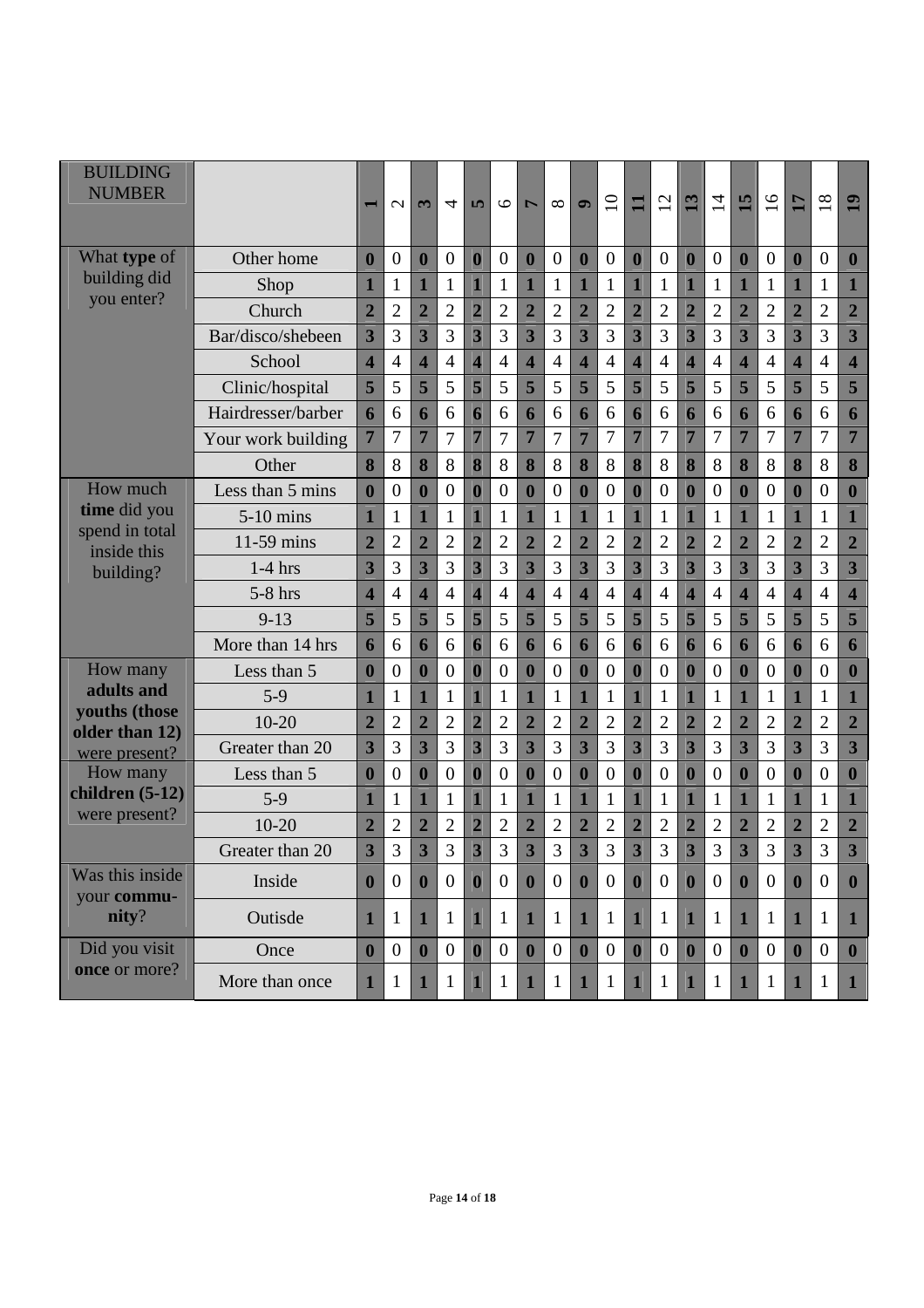| 56JOB | How have you contributed to household living during the past year?<br>[more than one answer OK] |          |                      |  |
|-------|-------------------------------------------------------------------------------------------------|----------|----------------------|--|
|       | Working on own land                                                                             | $\theta$ | <b>Own business</b>  |  |
|       | Occasional/seasonal employ-<br>ment                                                             |          | <b>Student</b>       |  |
|       | <b>Employed</b>                                                                                 | 2        | Housewife/home-maker |  |
|       | No contribution                                                                                 | 3        | Welfare grant        |  |

| 57MIN        | Have you ever worked in a mine?                                                                                                                                                                                                                    |                |            |         |  |  |  |  |
|--------------|----------------------------------------------------------------------------------------------------------------------------------------------------------------------------------------------------------------------------------------------------|----------------|------------|---------|--|--|--|--|
|              |                                                                                                                                                                                                                                                    | N <sub>0</sub> | Yes        |         |  |  |  |  |
|              |                                                                                                                                                                                                                                                    |                |            |         |  |  |  |  |
|              |                                                                                                                                                                                                                                                    |                |            |         |  |  |  |  |
| <b>58PRI</b> | This is a personal question which is important for TB transmission. Would you mind<br>telling us if you have you ever been to prison? [interviewer; if necessary reassure them<br>that we are not interested in the reason for their imprisonment] |                |            |         |  |  |  |  |
|              |                                                                                                                                                                                                                                                    | N <sub>0</sub> | <b>Yes</b> | Refused |  |  |  |  |
|              |                                                                                                                                                                                                                                                    |                |            | 98      |  |  |  |  |

| 59AWA | During the last 6 months, how many weeks did you spend away from your household? |
|-------|----------------------------------------------------------------------------------|
|       | Number [99 if don't know, 98 refused]:                                           |

# **ILLNESS/FUNERALS**

| 60FUN | Have you been to a funeral in the past month?    |                |            |  |
|-------|--------------------------------------------------|----------------|------------|--|
|       |                                                  | N <sub>0</sub> | <b>Yes</b> |  |
|       |                                                  |                |            |  |
|       |                                                  |                |            |  |
| 61HOY | Have you been hospitalized during the last year? |                |            |  |
|       |                                                  |                |            |  |
|       |                                                  |                |            |  |
|       |                                                  | N <sub>0</sub> | <b>Yes</b> |  |
|       |                                                  |                |            |  |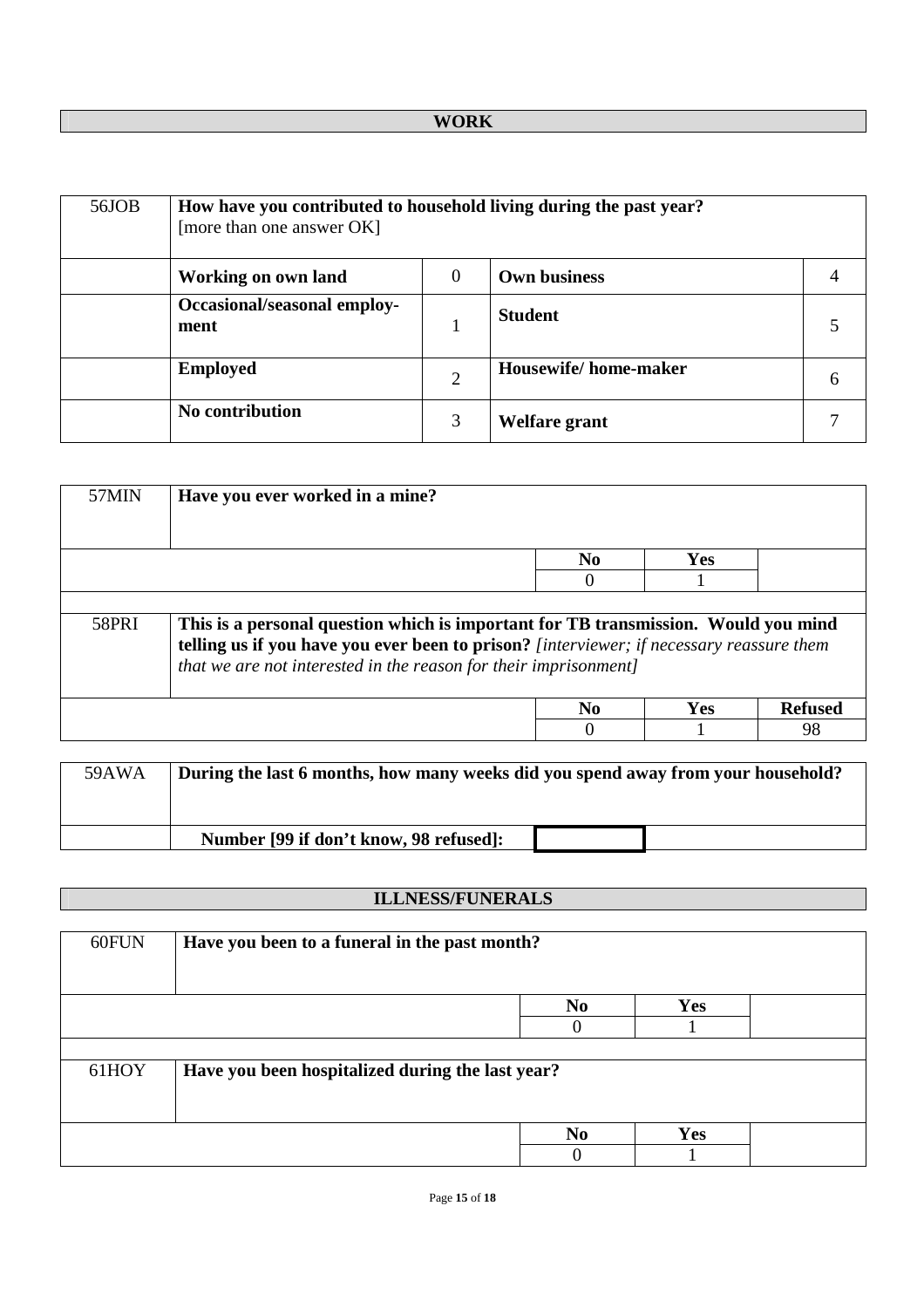| 62HCS | Have you attended a healthcare facility in the last 6 months? |                           |     |  |
|-------|---------------------------------------------------------------|---------------------------|-----|--|
|       |                                                               |                           |     |  |
|       |                                                               | No                        | Yes |  |
|       |                                                               |                           |     |  |
|       |                                                               |                           |     |  |
|       |                                                               | [If no, skip<br>to 65HCH] |     |  |

| 63HCC | In the last 6 months, have you attended a healthcare facility accompanying a child<br>aged 5-12? |    |     |  |
|-------|--------------------------------------------------------------------------------------------------|----|-----|--|
|       |                                                                                                  | No | Yes |  |
|       |                                                                                                  |    |     |  |

| 64HCR | In the last 6 months, have you attended a healthcare facility to look after a friend or<br>relative? |    |     |  |
|-------|------------------------------------------------------------------------------------------------------|----|-----|--|
|       |                                                                                                      | No | Yes |  |
|       |                                                                                                      |    |     |  |

| 65HCH | In the last 6 months, have you sent a child aged 5-12 for any reason to a healthcare fa-<br>cility? |    |     |  |
|-------|-----------------------------------------------------------------------------------------------------|----|-----|--|
|       |                                                                                                     | No | Yes |  |
|       |                                                                                                     |    |     |  |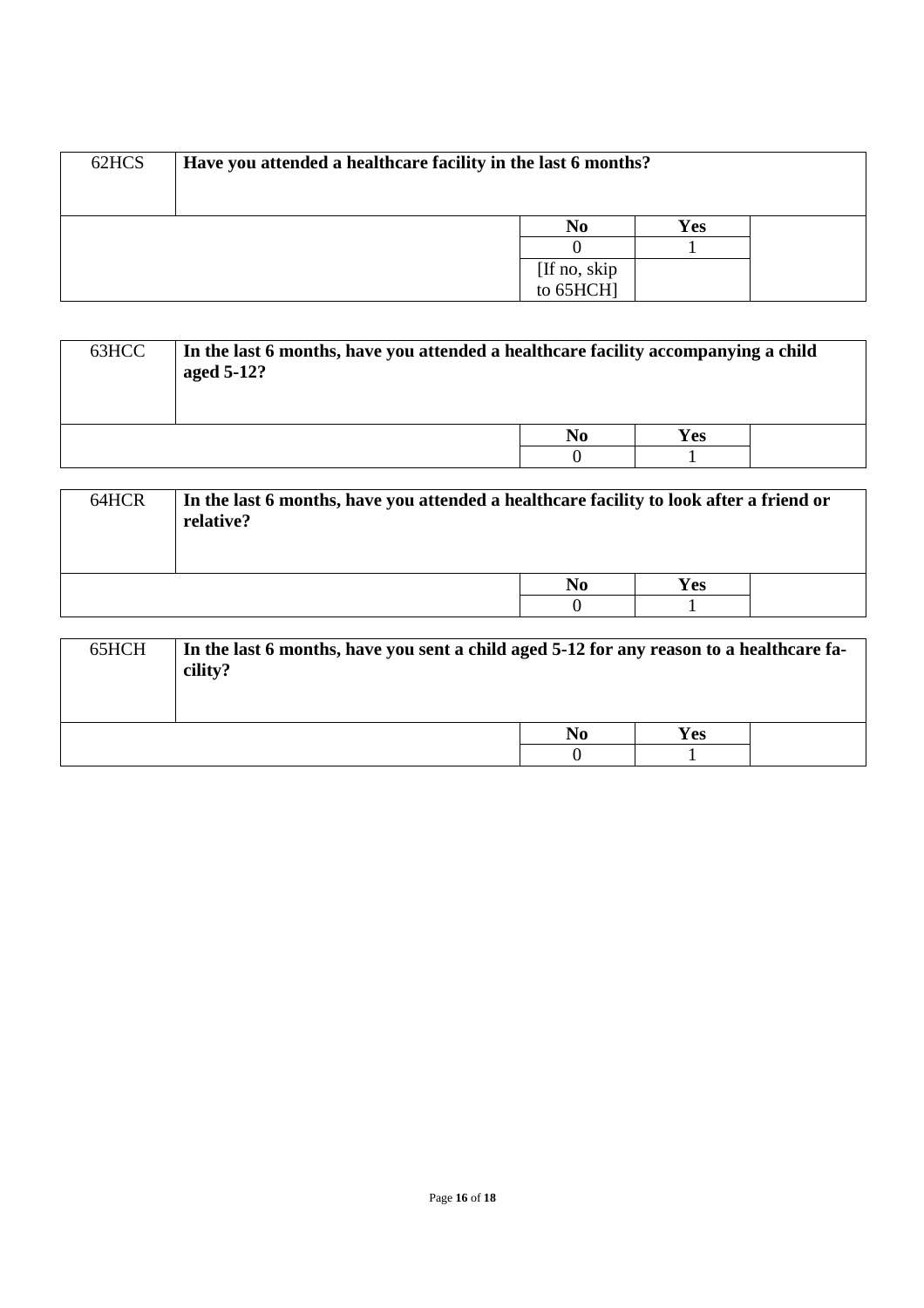| you avoid: | If you have been ill with a cough for more than 5 days, which of the following would |                         |
|------------|--------------------------------------------------------------------------------------|-------------------------|
|            |                                                                                      | Mark if<br><b>Avoid</b> |
| 66CAF      | <b>Seeing friends?</b>                                                               |                         |
| 67CAT      | Using public transport?                                                              |                         |
| 68CAW      | Going to work?                                                                       |                         |
| 69CAB      | Visiting bars, discos or shebeens?                                                   |                         |
| 70CAC      | Going to church?                                                                     |                         |
| 71CAH      | Going to the hairdresser/barber?                                                     |                         |
| 72CAK      | <b>Contact with children?</b>                                                        |                         |
| 73CAS      | Going into schools?                                                                  |                         |
| 74CAM      | Going to a clinic?                                                                   |                         |
| 75CAV      | Watching TV/video or playing games somewhere other<br>than your home?                |                         |